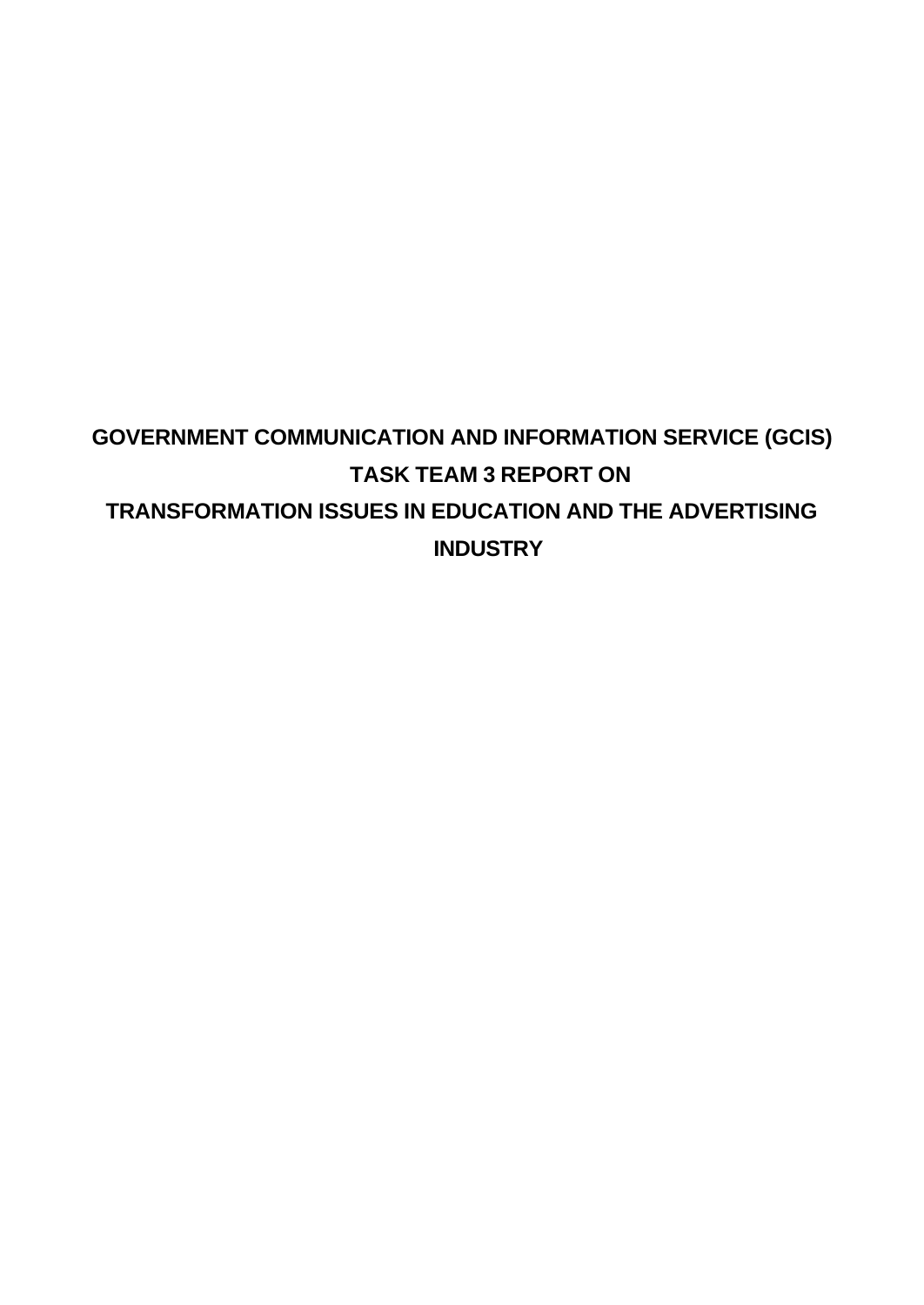#### **TASK TEAM 3 REPORT ON TRANSFORMATION ISSUES IN EDUCATION AND THE ADVERTISING INDUSTRY**

**prepared by Ian Sutherland (Durban Institute of Technology) with information and statistics on private providers, industry related schools and inhouse training programmes provided by Ludi Koekemoer (AAA School of Advertising)**

#### **Acknowledgements**

**This report was developed after consultations with various stakeholders in both education and industry. Thanks go to all who attended the Task Team 3 meetings in Cape Town and Johannesburg. Particular thanks go to Dr. Ludi Koekemoer of the AAA School of Advertising for all the work in compiling the information and statistics on private providers, industry related schools, in-house training programmes and MAPPP SETA learnerships. Thanks also to Dr Michelle Serfontein of the IMM for information on the courses and learnerships offered by the IMM and to Ms. Mel Hagen, President of the Design Education Forum of Southern Africa (DEFSA), for organising and convening the Cape Town meetings and the record keeping at all the meetings. Finally, thanks also go to Ms. Omela Seoraj at the Durban Institute of Technology (DIT) for helping with the research of education providers in the public sector.**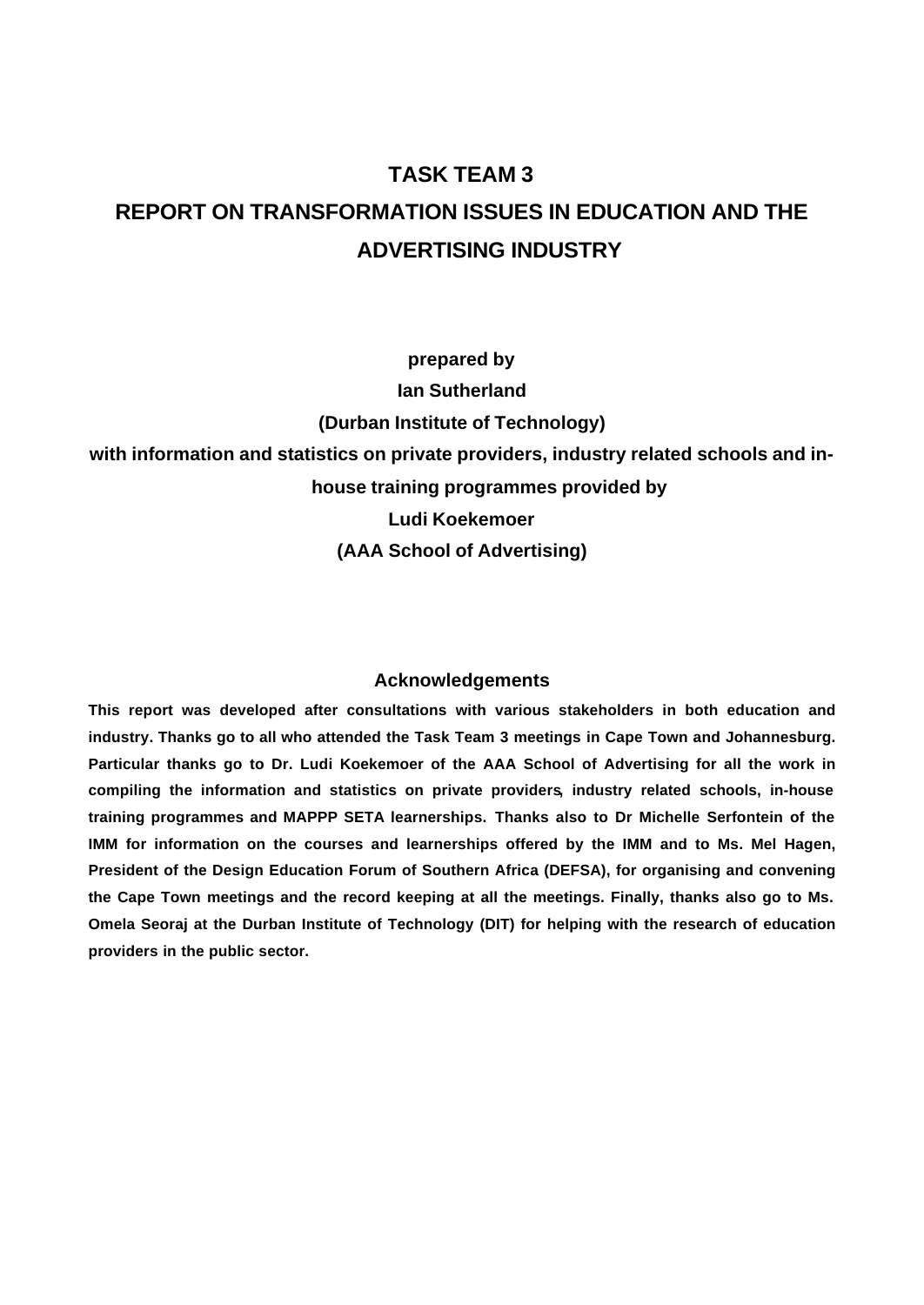#### **REPORT ON TRANSFORMATION ISSUES IN EDUCATION AND THE ADVERTISING INDUSTRY**

"Within our borders the material and symbolic conditions for open exchange between black and white are effectively absent. We still know little about each other beyond the narrow roles history has cast for us." (Richards1991: 104)

Although this statement was written over a decade ago by Colin Richards, a South African art historian with reference to the fine arts it might be said that, ten years on, South Africans are still struggling with the "narrow roles that history has cast for [them]." Similarly, because advertising is such a culturally sensitive industry it is not surprising that aspects of the absence of the "material and symbolic conditions for open exchange" should have informed much of the discussions that have taken place during many of the Government Communication and Information Service (GCIS) plenary sessions over the past year.

Since Nelson Mandela's 'long walk to freedom' in 1990 much has been said about the failure of apartheid. It would be foolish however to underestimate the impact of this divisive policy on the lives and experiences of all whom live in the country. On a physical level apartheid created cities that were racially divided under the Group Areas Act, and on an intellectual level separate education systems for the different races were introduced that created very 'narrow roles' for the majority of learners. Culture was used as a tool to divide hence, on material and a symbolic level, multiple realities meant that individual South Africans experienced the country and its culture in profoundly different ways. For any paper that hopes to address advertising education and professional advertising practice issues in South Africa this is particularly important because it provides the context in which these activities take place. This is particularly true of marketing and advertising which of necessity, have to deal with reality issues, either as a mirror, or as an aspiration model.

#### **HISTORICAL BACKGROUND**

As a professional practice, advertising in South Africa was shaped by its colonial history. The advent of modern advertising and graphic design were an integral part of the development of the printed media during the  $19<sup>th</sup>$  century. As the colonial power, Britain exported goods that were to be sold to the troops and into the settler market and it was common practice to have advertisements and design work prepared in Britain for publication. Given the importance of London based studios the status of what was called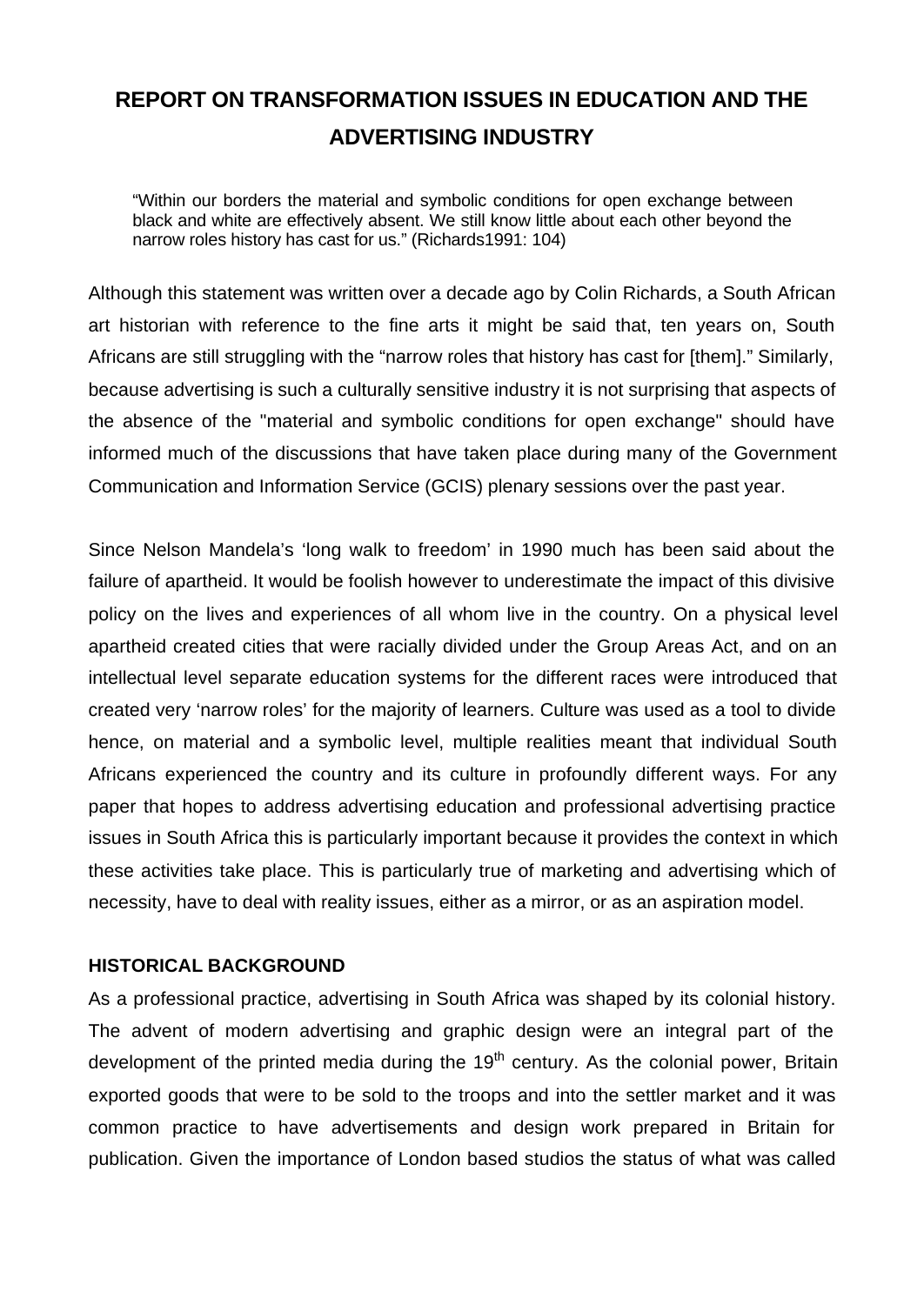local "advertising men" and "commercial artists" was not particularly high during the first half of the  $20<sup>th</sup>$  century.

It could be argued that the political and cultural dominance of Britain was paramount until after the Second World War when the influence of the United States became a powerful economic and cultural force in South Africa. Given the importance of Madison Avenue in the USA in advertising and modern marketing techniques, perhaps this was inevitable. Within this colonial paradigm creatives were forced to look "overseas" for inspiration and also sought affirmation and recognition in terms of European or American models. Hence originality in advertising, the arts and design in South Africa was circumscribed. Consequently, within this colonial paradigm indigenous art and culture was denigrated if not ignored.

The Nationalist Party which assumed power in 1948 and soon thereafter introduced the policy of apartheid which, as mentioned earlier, used culture as a divisive tool and selectively discouraged the creativity and originality of all South Africans. Inevitably, the growth in the local market and the demands of the print industry led to the need for more locally trained artists and this encouraged the introduction of 'commercial art' courses in Art and Crafts schools during the 1950's. Furthermore the term 'graphic design' was only used when the National Diploma in Graphic Design was offered in Colleges for Advanced Technical Education in 1966. Here it needs to be noted that under apartheid education these courses were not accessible to black students. In 1981 and 1982 respectively, Peninsula Technikon (W. Cape) and ML Sultan Technikon (KZN) introduced the first graphic design programmes for what has been euphemistically referred to as "historically disadvantaged" students. As historically disadvantaged institutions (HDI's) their task was made even more difficult in that, as the "other" Technikons in their respective regions, they were also under-resourced.

In the meantime local universities had developed Bachelor of Commerce degrees (B. Com.) with modules in marketing which, in some institutions, were developed into degrees that currently specialise in Marketing Management both at undergraduate and post graduate levels. In response to the dearth of advertising courses at either the Technikons or Universities the Association of Advertising Agencies (AAA) established the AAA School of Advertising during the early 1980's. There was clearly a need for such courses as by the late 1970's and early 1980's the practice of "importing" designers from "overseas" slowed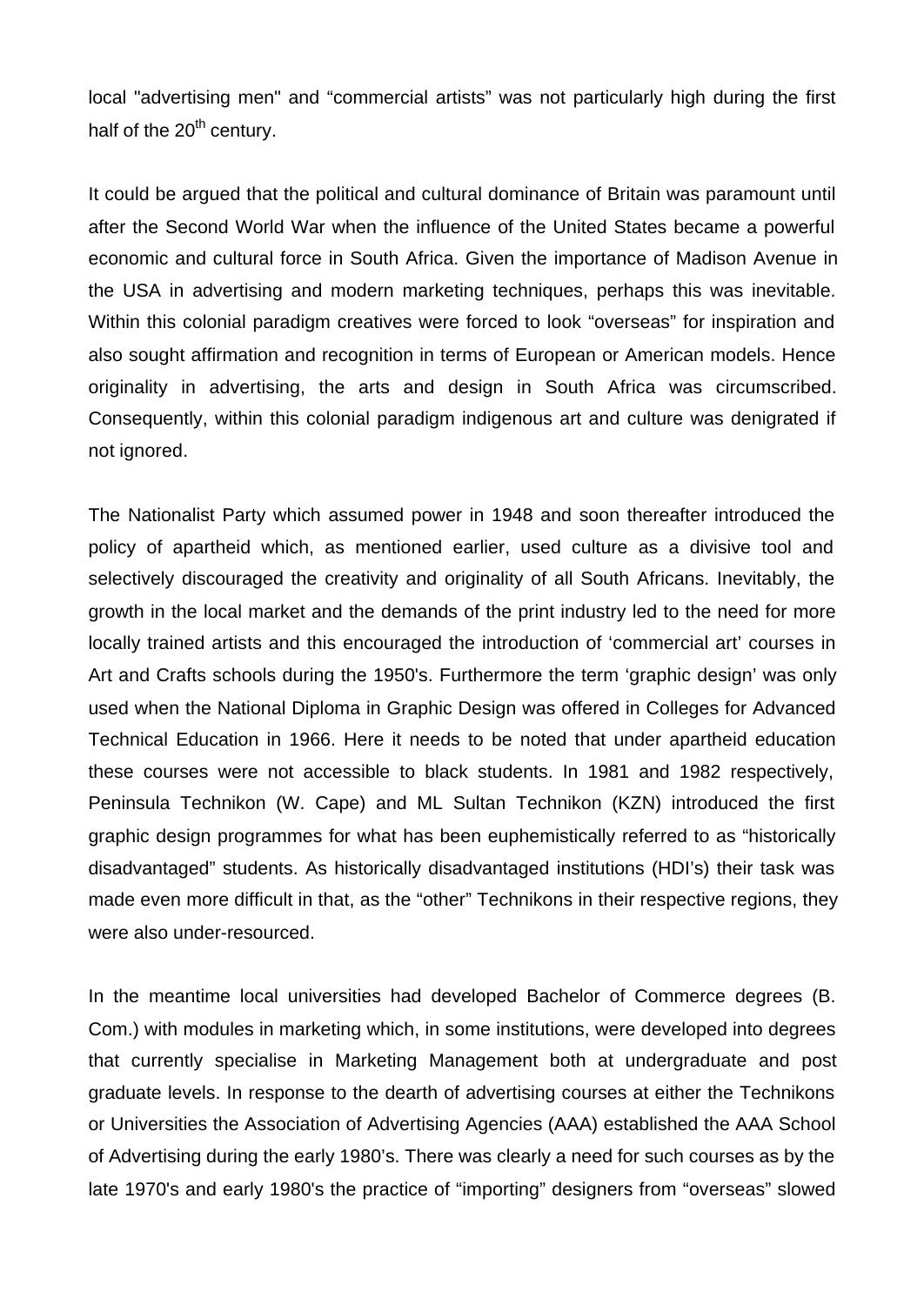as graduates from local colleges began to assert themselves. Similarly, political events such as the Soweto uprisings in 1976 led to international isolation of the country. Many international agencies divested themselves of a direct interest in South Africa and immigration from Europe declined rapidly.

Ironically, although it could be argued that the education of local designers remained essentially Eurocentric, during this period it was almost inevitable that, as the commercial and political environment changed, a different sense of identity would emerge. In a segregated South Africa even this identity was moulded by its colonial history and the interests of the politically and economically dominant group. Hence the US motor company General Motors promoted their vehicles by asking what the South Africa market loved, to be answered by the jingle "We love Braaivleis, Rugby, Sunny Skies and Chevrolet!"

As early as the 1930's the advertising trade press had encouraged the advertiser to realise the potential of the "black" consumer. Under apartheid this potential was never fully realised because Bantu Education and job reservation restricted earning capacity of the majority. Consequently, only the two official languages were catered for in South African advertising, namely, Afrikaans and English. Even here there was a cultural dominance in that often the Afrikaans version was merely a direct translation of the English advertisement and thus lost impact due to its non-idiomatic quality. In the meantime, the potential of what was referred to then as "the Black market" was eroded until the rise in black consumer power grew too important to ignore by the late 1970's. However it was not until the 1980's that the wage gap between black and white began to close and the trade union and the anti-apartheid movements were quick to recognise the potential of using black consumer boycotts to prove the point. Clearly the market was signalling things must change and history has shown that this fact was quickly recognised by advertisers and politicians alike.

Hence the paradigm shift required of the advertising and design establishment during the late 1980's and into the 1990's as apartheid began to crumble was enormous. Not only did marketers have to redefine the market but also there was a need to address them in a new way. In advertising and graphic design cognisance had to be made of the need to create new corporate identities and brands. Regional and national symbols were the subject of contested debate. What clearly became an issue in the so-called "new" South Africa was that what it meant to be a South African meant different things to different people. The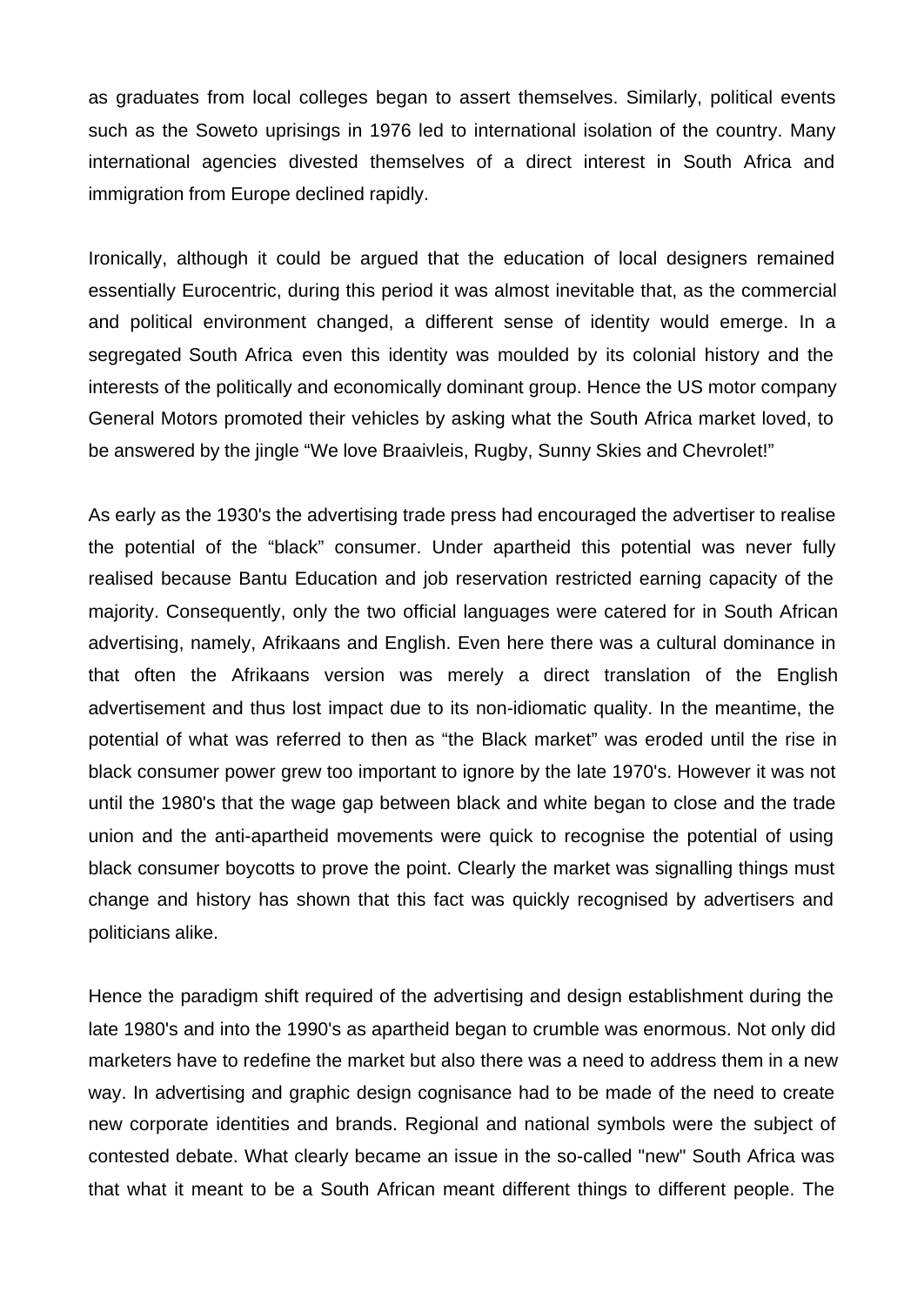GCIS plenary session's bears witness to this fact and there is now a call for transformation to go beyond the "narrow roles that history has cast for us." Task team 3 was briefed to report on education issues because education can play a vital role in the transformation process. Sadly, there are no quick fixes in education, which, of necessity, is a slow process.

#### **EDUCATION**

The advertising industry is complex with a variety of activities that require a wide range of skills and qualifications. Here it needs to be recognised that advertising itself is a part of an even more complex range of activities collectively known as Marketing. Hence any paper that aims to explore educational issues in this industry has a very broad brief. Similarly the providers of education and training for this sector are equally diverse in the nature of skills and qualifications that they offer. However the education providers can be categorised into four main groups viz.

- **State supported institutions: Institutes of Technology, Technikons and Universities.**
- **Private higher education providers: Allenby, Open Windows, Damelin, Intec College,** Academy of Learning, Aristotelian College, Birnam Business Colllege, Global School of Business, IMD Education College, Kaizen Business Centre, Rosebank College, Varsity College and Tygerberg College.
- **EXT** Industry related private higher education institutions: AAA School of Advertising, Vega School of Brand Communication and the Institute of Marketing Management (IMM).
- **Industry in-house training programmes.**

Marketing courses at Universities tend to be offered by Business and Management departments as part of a Bachelor of Commerce (B. Com.) or Business Science (University Cape Town) Degree with a specialisation in Marketing that can be continued at the Masters and Doctoral levels. (**Appendix A**). Similarly, Technikons offer Certificate courses, National Diploma and Bachelor of Technology (B.Tech.) Degrees in Marketing Management. (**Appendix B**). Graduates of these courses and those of the Institute of Marketing Management (IMM) are likely to become Account Executives, Media or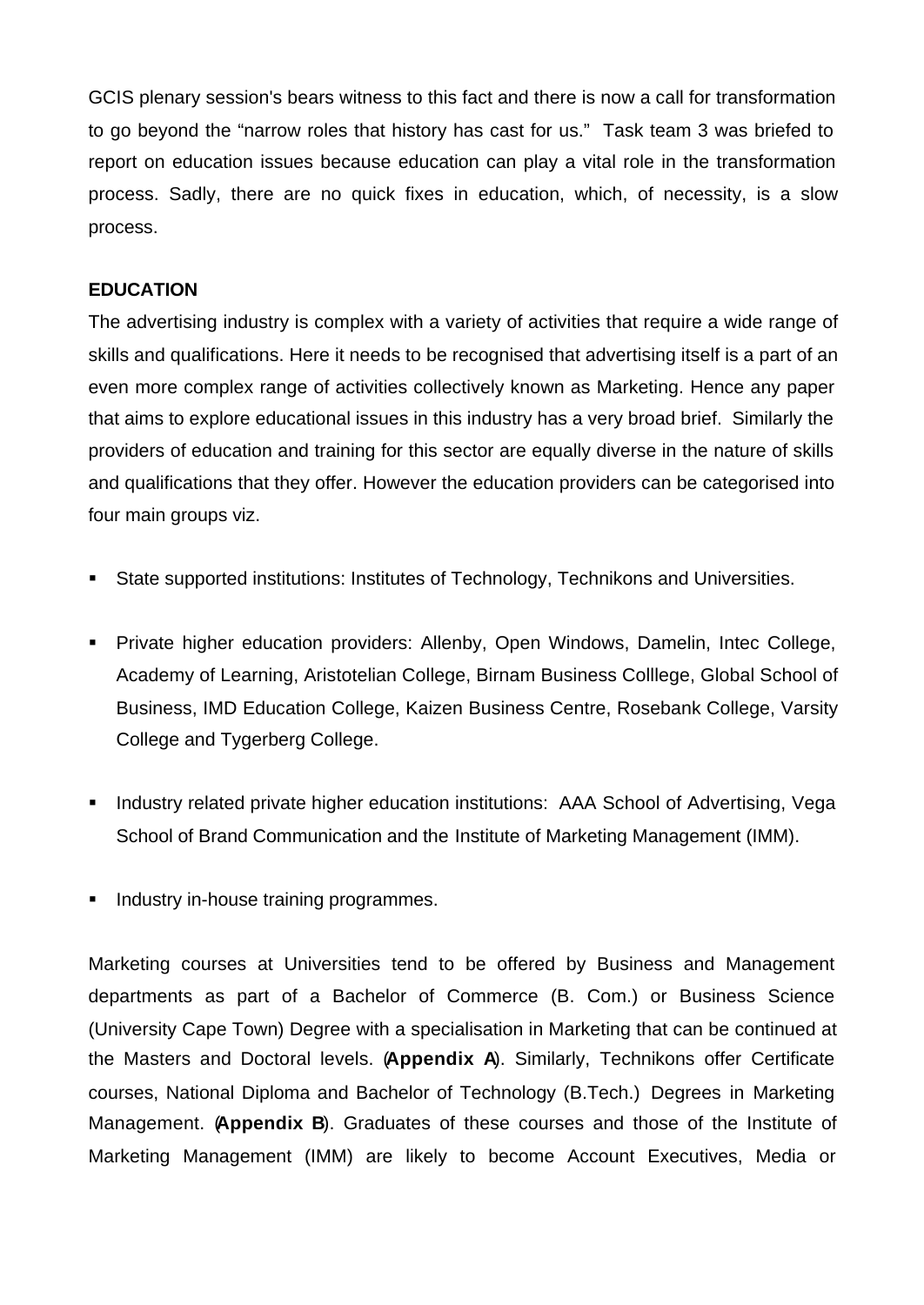Strategic Planners in advertising agencies. Private higher education institutions also offer certificate, diploma and even degree courses with similar aims (**Appendix C**).

An important specialised route into advertising is via the National Diploma and B.Tech. Graphic Design programmes offered by Technikons (**Appendix D**) and the Visual Communication Degree courses offered by two universities viz. Stellenbosch and Pretoria. Copywriting, Visual Communication, Marketing and Advertising courses are also offered by the two industry related education providers viz. the AAA School of Advertising and Vega.

#### **ACCESS ISSUES**

#### ß **FEES**

A review of the fees charged for these various courses provides one with an insight to one of the first problems associated with equitable access into the industry. It is expensive. The prospect of paying an average of R7,000+ for first year at Technikon, University or R20,000 at private College can act as a serious deterrent for prospective students who come from financially disadvantaged backgrounds. An issue of particular concern is that one can anticipate pressure on the fees payable at Historically Disadvantaged Institutions (HDI) as the proposed mergers in Higher Education proceed.

In many of the graphic design courses this is made worse by the fact that in addition to the fees specialist equipment and materials are required. Currently there are few scholarships or bursaries available for first years studying in the arts and culture sector. Although these courses can be described as vocational in nature, there are no guarantees of employment upon completion. This acts as another important deterrent. A recent development that superficially appears to ameliorate this situation is the introduction of learnerships, which provide funding for training while the student is employed and/or promised employment upon completion of the training.

#### **LEARNERSHIPS**

Learnerships have been introduced by the Department of Labour as a redress initiative to help previously disadvantaged and designated groups (blacks, females and disabled) to obtain a qualification in a particular industry. Employers pay 1% of their payroll into the skills development fund, which in turn channels the funds to SETAs for learnerships required by the industry. Hitherto, the MAPPP SETA has only provided a limited number of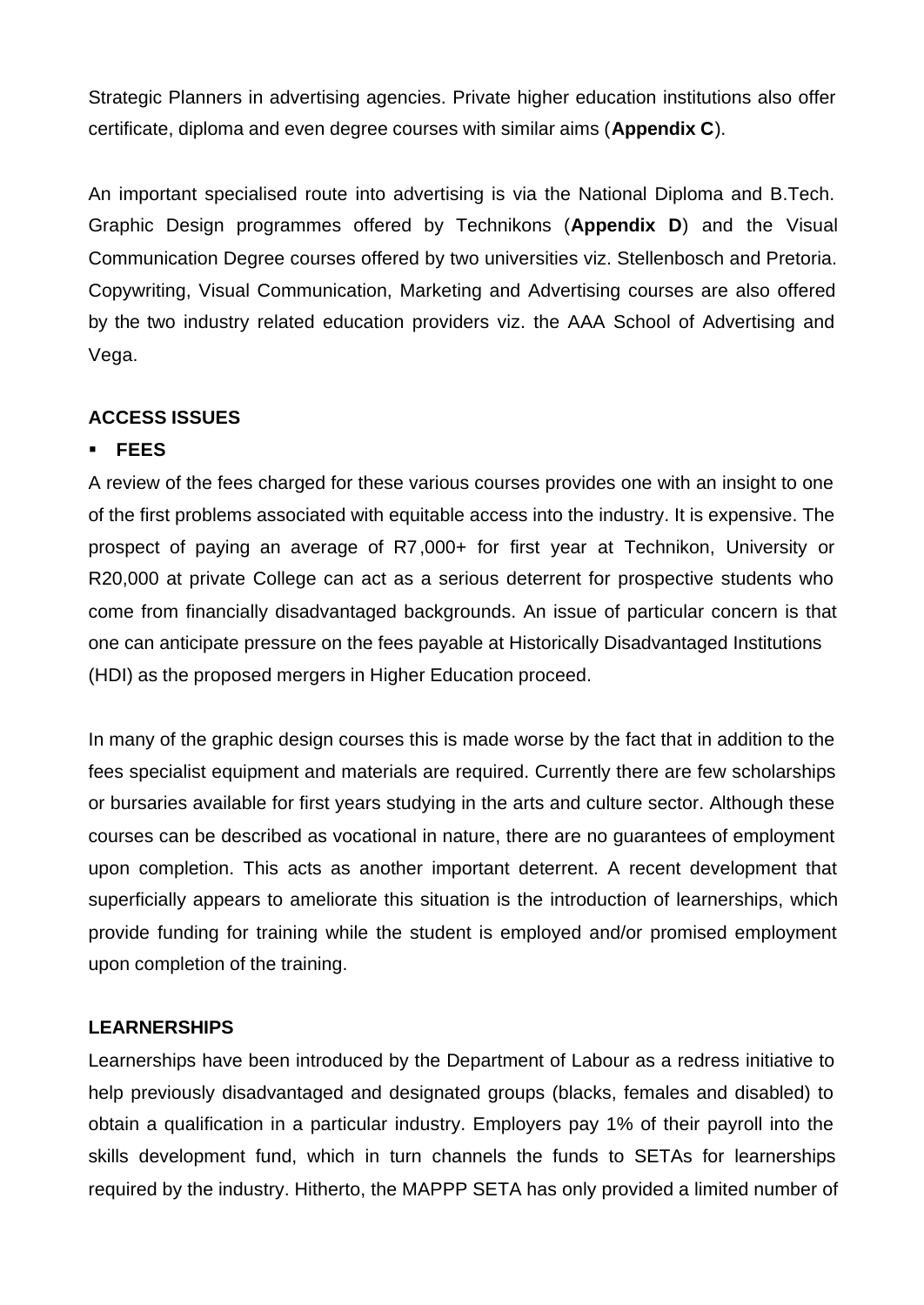learnerships to industry related schools such as AAA School. For example, the AAA School recently registered three learnerships:

- 1. National Diploma in Copywriting
- 2. National Diploma in Visual Communication (electives: Graphic Design or Art Direction)
- 3. National Diploma in Integrated Marketing Communication. (Electives: Media Management, Account Management or Brand Management).

Currently the MAPPP SETA pays R15 000 per annum for each learner and the lead employer passes on another R15 000 during the internship year. Currently the Institutes of Technology, Technikons and Universities have not been included in this programme consequently, education and training opportunities through learnerships have been limited to the industry-sponsored sector.

The Marketing Chamber of the Services SETA funds learnerships offered by the IMM. These include:

- 1) Brand leadership (NQF 5)
- 2) Customer Management (NQF 5)
- 3) Market and Sales (NQF 4)
- 4) Marketing Communication (NQF 4)

In addition to the above-mentioned learnerships many agencies have already made a significant commitment to in-house training programmes. The task team has been able to identify 15 agencies that are currently committed to contributing sums that range between R14,000 and R500,000 per annum for in-house training (**Appendix E**).

Notwithstanding all of the above, a problem that is common to both the private and public providers is access to educational opportunities at the General Education and Training (GET) and the Further Education and Training (FET) levels.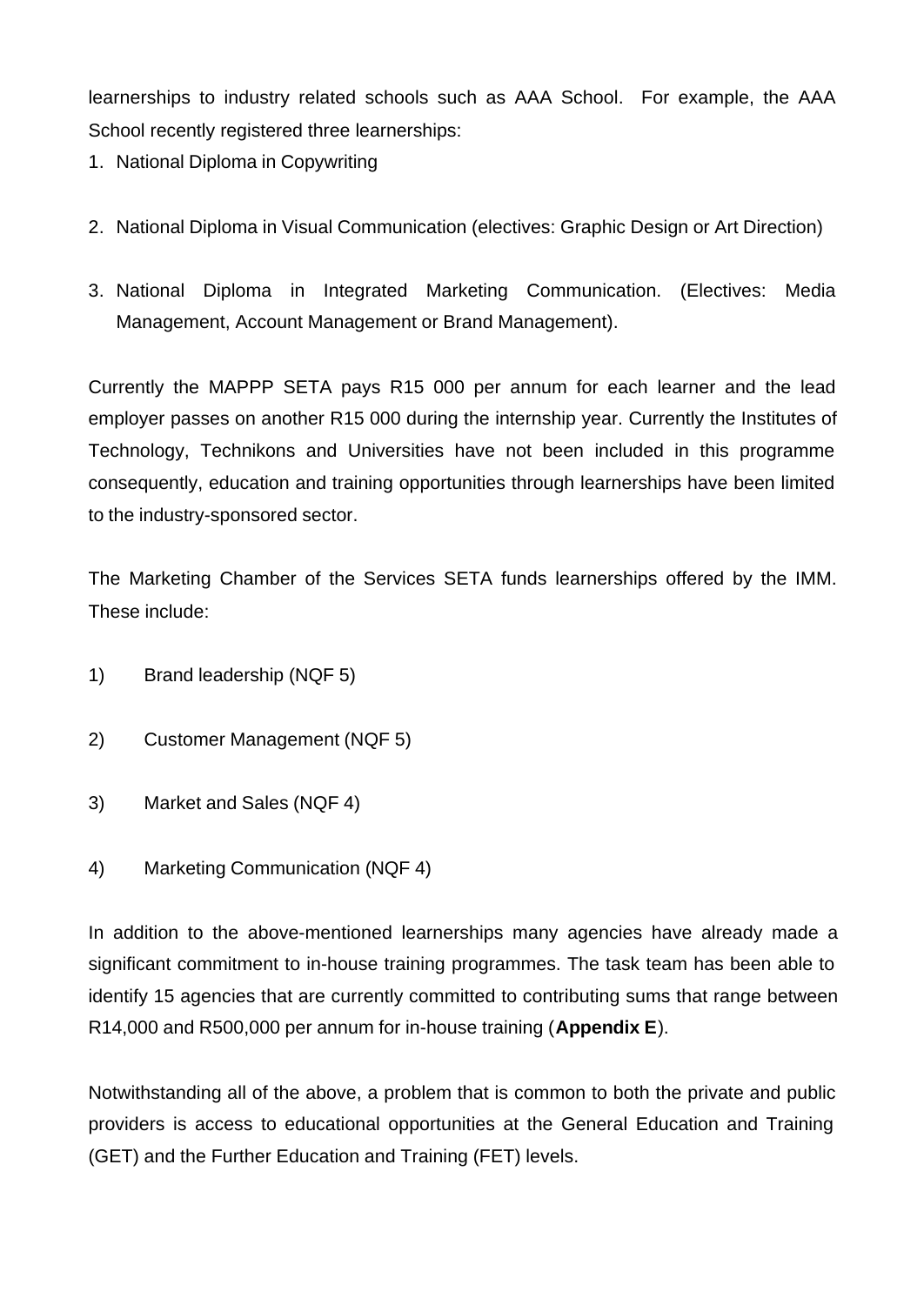#### ß **LACK OF EDUCATIONAL OPPORTUNITIES AT SCHOOL (GET AND FET) LEVELS**

For enrolment in most marketing courses prospective students are required to have a Senior Certificate with Mathematics, Accountancy, Economics and/or Business Economic subjects as desirable credits. In addition, Universities and many Technikons require a Matriculation Exemption. Given the current pass rate in these subjects in former Department of Education and Training (DET) schools there is cause for concern.

With reference to the creative aspects of advertising of particular concern is the fact that art as a primary and secondary school subject is in the process of being downgraded. Most graphic design courses at Technikons require students to have developed artistic talents and evidence of this is to be demonstrated in a portfolio and/or a drawing and aptitude test. This is particularly serious in view of the fact that apartheid education had already previously denied access to art and design education to the majority of learners. It was accepted that very little can be achieved at the Higher Education (HE) level of education if a solid foundation is not established at the GET and FET levels. A possible recommendation is that the current development of a National Curriculum Statement for Design at the Department of Education (DoE) should be supported and its implementation should be encouraged. This is particularly important in view of the fact that design education prepares learners for culturally sensitive industries such as advertising. For the same reasons strong argument needs to be made for Art not to be marginalised at schools.

#### • **FOUNDATION COURSES**

In response to the lack of education and skills at the FET level many providers were forced to develop bridging programmes over the past decade. One particularly important model was the Positive Response in Design Education (PRIDE) programme introduced in 1990 in the Department of Design Studies at the M.L. Sultan Technikon (MLST)<sup>1</sup> in Durban. As a historically disadvantaged institution the MLST was one of the first to experience the breakdown of apartheid education during the late 1980's and by 1990 the demographics of the student body had changed significantly. However it was clear that some students were disadvantaged more than others and in order to break the cycle of failure, PRIDE was established as an affirmative action programme in a manner that guaranteed access into the National Diploma courses for students upon completion. Funds were raised privately to ensure that PRIDE students received quality teaching and materials while keeping fees

 1 During 2002 the ML Sultan Technikon merged with Technikon Natal to form the Durban Institute of Technology.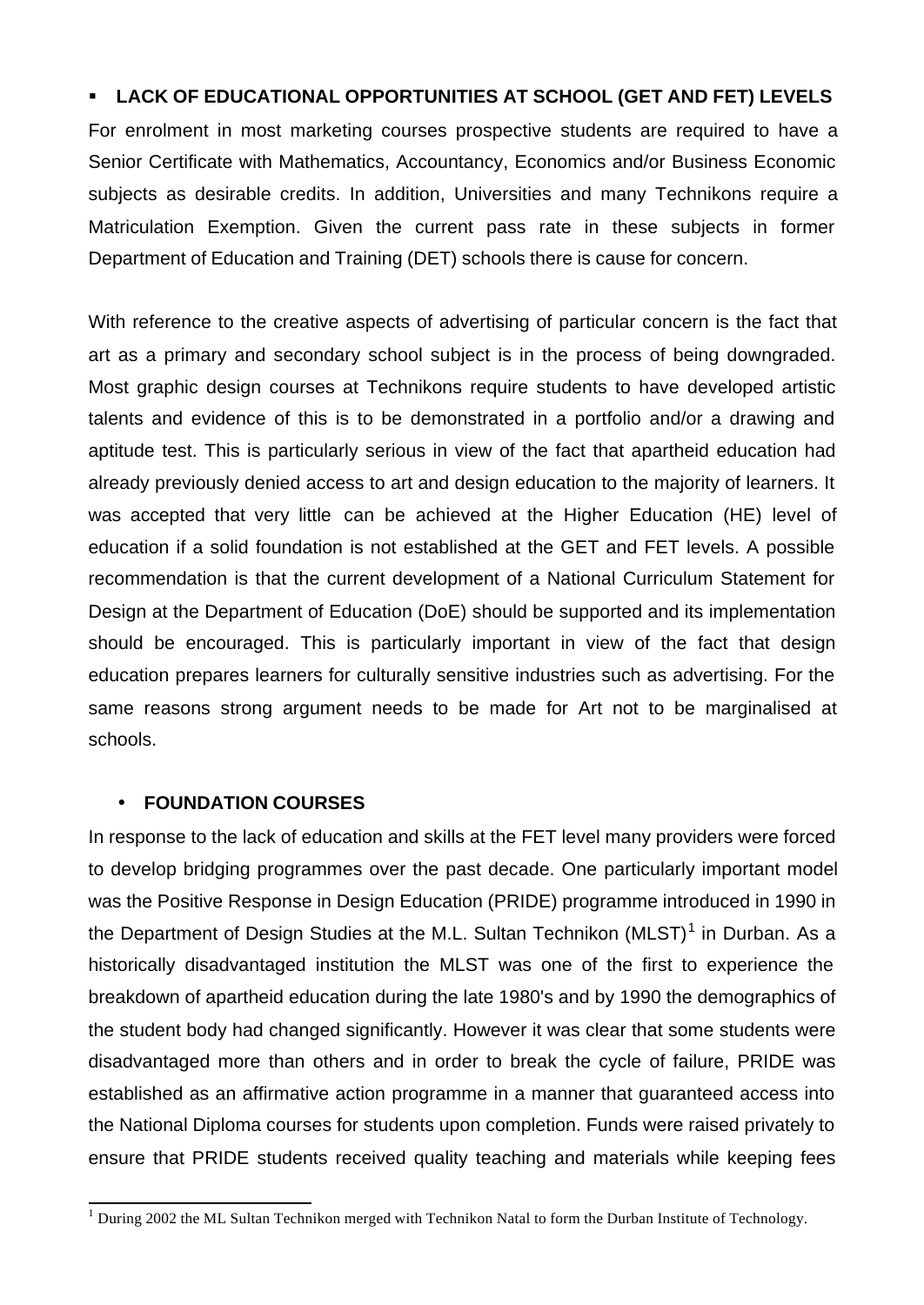down to a minimum. This transformation tool enabled the Department of Design Studies to go a long way to become more representative of the KZN population within five years.

Courses such as PRIDE informed the curriculum of new Foundation Course in Art and Design that is to be introduced nationally during 2003 and it is recommended that the establishment of Foundation courses at tertiary institutions, Further Education and Training Institutions (FETIs) and Non Government Organisations (NGOs) need to be encouraged as important access routes. In this context it needs to be noted that, currently, funding for NGOs are drying up and that Community Art Centers are under threat. This trend needs to be reversed as a matter of urgency as NGOs have played, and should continue to play, an important role in providing access to art and design education. One possible way forward is to encourage involvement of industry and formal education institutions with community art centers. The Slingers Partnership in the Western Cape, which linked industry with community projects, provides a prototype. Similarly, the Ubuntu in Design Education project which is currently funded by the Department of Arts, Culture Science and Technology (DACST) that linked the ML Sultan Technikon with Kwa Mashu Community Art Project (K-CAP) and art courses at the Umlazi Technical College also provides a precedent.

#### ß **LACK OF CAREER GUIDANCE**

On the subject of career paths, there is a pressing need for career guidance as many communities, parents, teachers and advisors are unaware of the career opportunities. To this end during 2001 the advertising industry and the AAA School have already prepared a video in co-operation with the Department of Education to promote advertising as a career.

#### ß **LACK OF ROLE MODELS**

In this regard, emphasis needs to be placed on the importance of role models. By definition, the advertising industry is well placed to promote itself as a career and to positively promote role models within its ranks. Further, consideration should be given to enabling successful Black role models to participate in the education process (teaching and/or acting as mentors).

#### **RECRUITMENT**

It is recognised that both industry and education institutions needs to become more active in recruitment. The advertising and communication industry is currently engaging in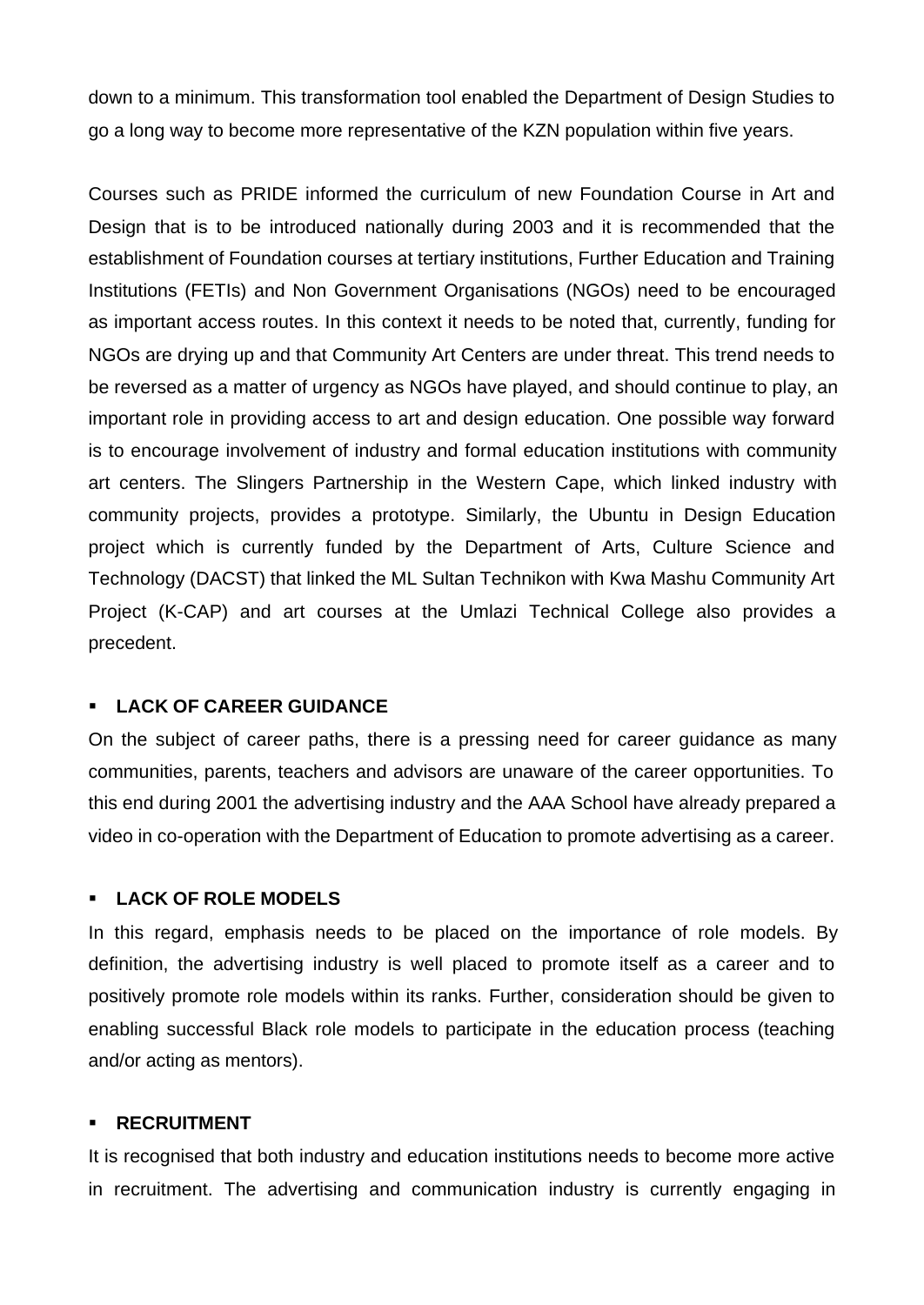recruiting young Black talent and using their in-house training courses to develop these talents (**Appendix E**).

#### ß **PARTNERSHIPS**

Transformation of the industry is not an event but a process that begins by making education inclusive. Neither education providers nor industry can achieve this aim by working in isolation. There is a need to forge new partnerships. The relationship of industry and education needs to be revised. Education is a long-term process and this principle is not always appreciated by an industry that is often driven by short-term needs. It is widely accepted that the South African advertising industry is globally competitive and consequently its needs graduates who are able to 'hit the ground running.' This places HE providers in between a 'rock and a hard' place sandwiched in between schools that produce under-prepared learners with high expectations and an industry that is impatient for skills and with equally high expectations. To effectively meet these needs a new, cooperative model for industry involvement in education is called for.

Currently, individual companies are involved with individual departments in the various regions. For example in Kwa-Zulu Natal TBWA Hunt Lascaris funds the AD TINK TANK at the Durban Institute of Technology. This support includes the full-time employment of a creative director/lecturer to provide special guidance and training in creativity and advertising. Because of the vocational focus of the education that Technikons offer, they are required to have industry representation on their subject advisory boards. Not withstanding these facts, formal industry is not always as supportive of the public sector as it could be. While there is currently a healthy sense of competition between the various education providers, the situation cannot develop into one that is destructive. Transformation requires that industry becomes as involved in the public sponsored sector as much as their own education and training initiatives.

#### **EDUCATION AND TRAINING**

To this end, the difference between education and training needs to be recognised. Whereas training is, "concerned with the teaching of specific skills by practice" (Allen et.al: 1294) education should provide more by giving "intellectual, moral and social instruction" (op. cit. 373). Much that has been identified during the GCIS plenary sessions as necessary attributes of a practitioner in a transformed industry requires a broader based and more in-depth education than has, hitherto, been provided by both the public and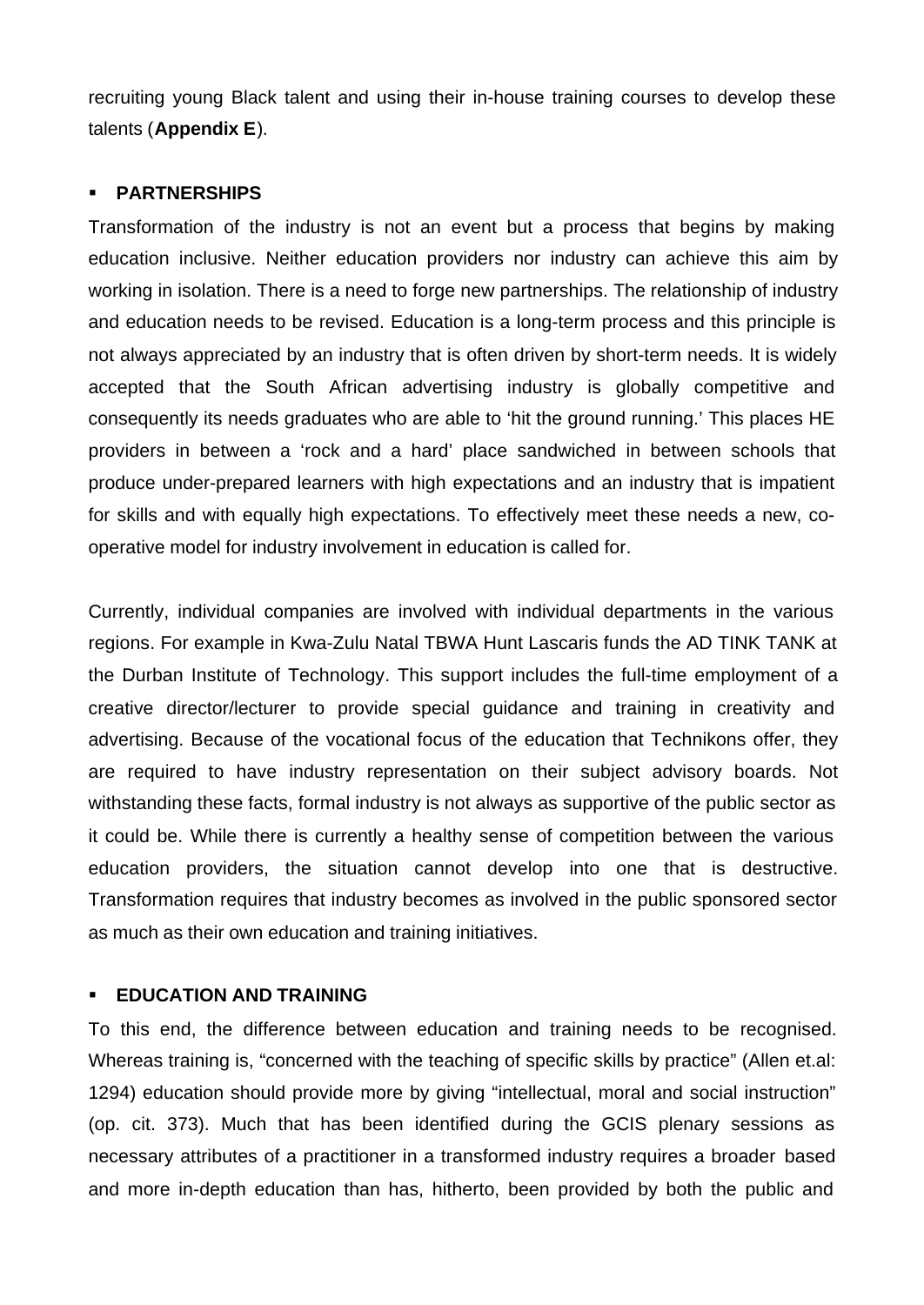private sector. South Africa is both a developed and developing country with special needs with perhaps, a unique position in a globalised world. A curriculum that recognizes this reality while developing an awareness of ethical and cultural issues in a multi-cultural, multi-lingual and multi-religious society needs to be developed by all education providers as a matter of urgency.

Academics, teachers, practitioners and students need to contribute to the intellectual discourse that has begun during the GCIS plenary sessions. In turn, this debate should inform both education and practice. Most importantly, the Task Team meetings and the plenary sessions have indicated that this process should not be limited to advertising and graphic design but should inform all aspects of marketing education.

#### ß **FURTHER INVESTIGATION BY GCIS**

It is important to assess further quantitative issues to complete the picture regarding education and training in marketing, advertising and communication. Such issues will focus on student statistics:

- 1) Enrolment figures
- 2) Student progress (including drop out rate)
- 3) number of graduates per year
- 4) number of graduates employed in the industry

It is understood that Government (Department of Education) is already in possession of these statistics and that the GCIS should include them as an appendix to this report.

\_\_\_\_\_\_\_\_\_\_\_\_\_\_\_\_\_\_\_\_\_\_\_\_\_\_\_\_\_\_\_\_\_\_\_\_\_\_\_\_\_\_\_\_\_\_\_\_\_\_\_\_\_\_\_\_\_\_\_\_\_\_\_\_\_\_\_\_\_\_\_

#### **References:**

Allen et. al. 1990. *Concise Oxford English Dictionary*, Oxford: Clarendon Press. Richards, C.1990. "About Face," in *Third Text – 3rd World Perspectives on Contemporary Art and Culture*, Autumn/Winter, London.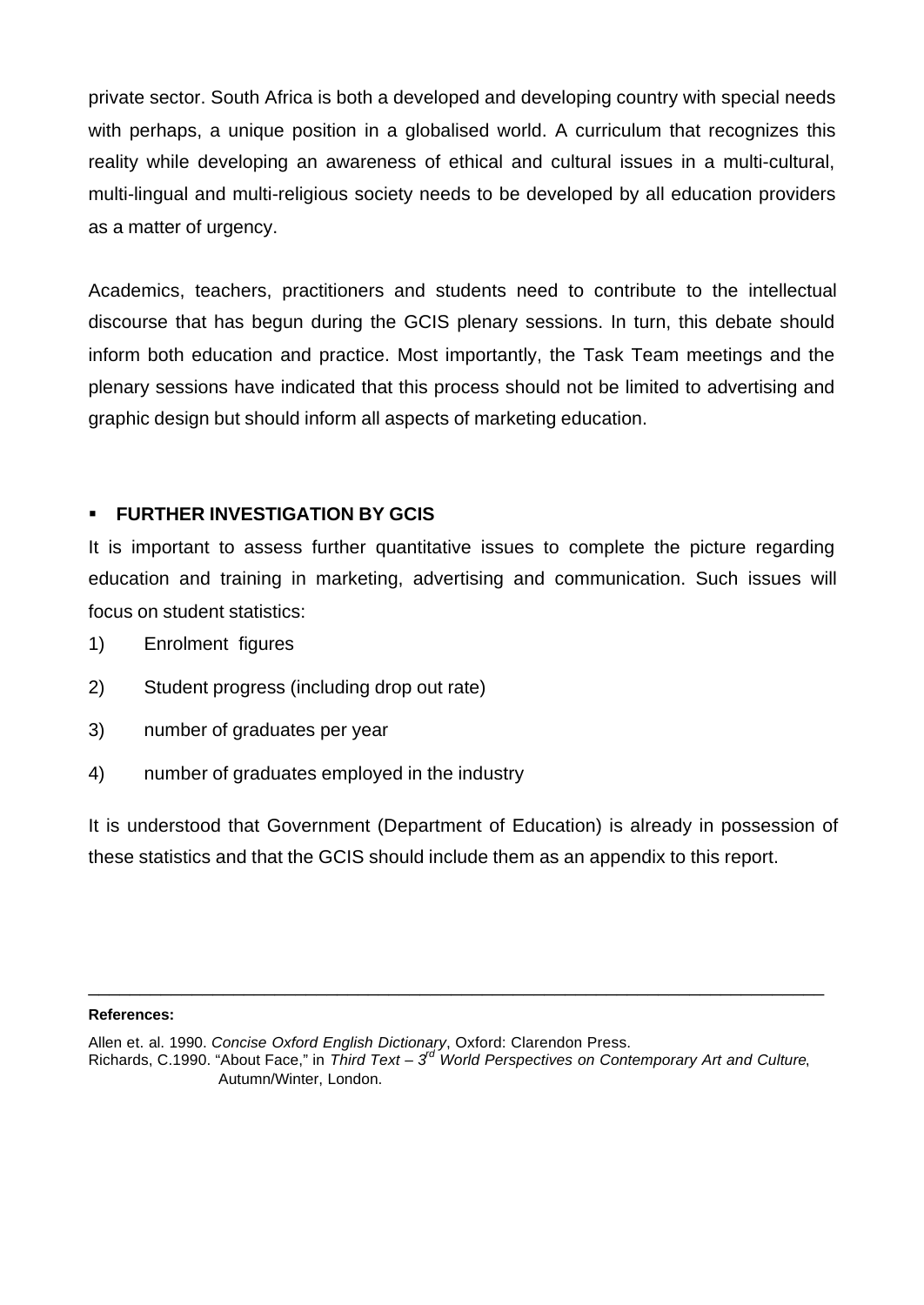**APPENDIX A APPENDIX A**

|                      |                 | WESTERN CAPE |     |                          | EASTERN<br>CAPE | <b>KZN</b> |            |        | GAUTENG     |            | <b>STATE</b><br>FREE | <b>NORTH</b><br><b>WEST</b> |  |
|----------------------|-----------------|--------------|-----|--------------------------|-----------------|------------|------------|--------|-------------|------------|----------------------|-----------------------------|--|
|                      | UCT <sup></sup> | $rac{1}{3}$  | UWC | <b>UPE</b>               | RHODES          | NATAL      | <b>NON</b> | WITS I | <b>PRET</b> | <b>RAU</b> | FSU                  | POTCH                       |  |
| Marketing)<br>B.COM. |                 |              |     | $\blacktriangleright$    |                 |            |            |        |             |            |                      |                             |  |
| <b>HONOURS</b>       | ↘               | ゝ            |     | $\blacktriangleright$    |                 |            |            |        |             |            |                      |                             |  |
| <b>MASTERS</b>       |                 |              |     | $\overline{\phantom{a}}$ |                 |            |            |        |             |            |                      |                             |  |
| <b>DOCTORATE</b>     | ゝ               | ゝ            |     | $\overline{\phantom{a}}$ |                 |            |            |        |             |            |                      |                             |  |

# UNIVERSITIES OFFERING MARKETING COURSES\* **UNIVERSITIES OFFERING MARKETING COURSES\***

\* NOTE: 1) Most B.Com. courses at universities will include at least one module of marketing. \* NOTE:

1) Most B.Com. courses at universities will include at least one module of marketing.<br>2) Many universities offer a BA with Communications as a major. Majors may include Advertising, Public Relations and 2) Many universities offer a BA with Communications as a major. Majors may include Advertising, Public Relations and Marketing.

Marketing.<br>3) The University of South Africa (UNSIA) also offers a B.Com, Hons, Masters and Doctorate in Marketing. 3) **The University of South Africa (UNSIA)** also offers a B.Com, Hons, Masters and Doctorate in Marketing.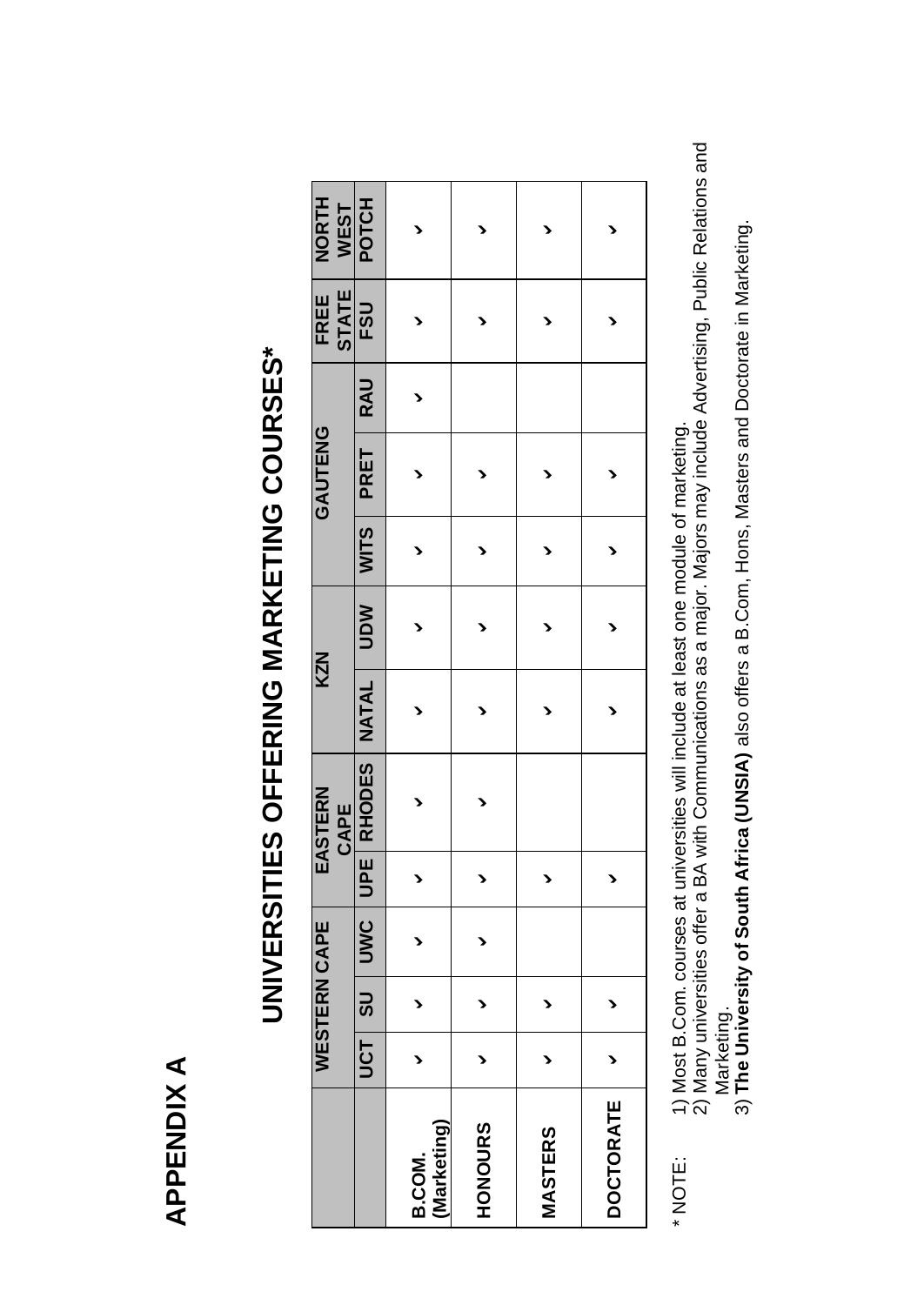### **APPENDIX B APPENDIX B**

## TECHNIKONS OFFERING MARKETING **TECHNIKONS OFFERING MARKETING**

|                     |            | EASTERN CAPE |              | WESTERN CAPE          |            |            | <b>KZN</b> |            |         |    |            |         | <b>GAUTENG</b> |        |
|---------------------|------------|--------------|--------------|-----------------------|------------|------------|------------|------------|---------|----|------------|---------|----------------|--------|
|                     | <b>BOR</b> | $E_{\rm C}$  | $\mathbf{F}$ | CPE                   | <b>PEN</b> | <b>MAN</b> | DIT        | TNG        | S       | NW | <b>TSA</b> | VTT     | PTA            | TWR    |
| Diploma<br>National |            |              |              | $\blacktriangleright$ |            |            |            |            |         |    |            |         |                |        |
| <b>B-Tech</b>       |            |              |              |                       |            |            |            |            |         |    |            |         | ๖              |        |
| Masters             |            |              |              | $\blacktriangleright$ |            |            |            |            |         |    |            |         |                |        |
| Doctorate           |            |              |              | $\blacktriangleright$ |            |            |            |            |         |    |            |         |                | >      |
|                     |            | EASTERN CAPE |              | WESTERN CAPE          |            |            | <b>KZN</b> |            |         |    |            |         | <b>GAUTENG</b> |        |
|                     | <b>BOR</b> | $E$ C        | $\mathbf{F}$ | CPE                   | <b>PEN</b> | <b>MAN</b> | DIT        | <b>UNG</b> | SI      | NW | <b>TSA</b> | VIT     | PTA            | TWR    |
| Diploma<br>National | R10,820    |              |              | .590<br>R18,          | R15,000    |            | R24,000    |            | R19,575 |    |            | R13.030 | R24,640        | R9,400 |
| <b>B-Tech</b>       | R4,450     |              |              | 040<br>R6,0           | R5,000     |            | R6,800     |            | R7,254  |    |            | R4,200  | R5,480         | R7,700 |
| Masters             |            |              |              | 000.<br>R14,          |            |            | R5,055     |            | R8,500  |    |            |         | R7,730         |        |
| Doctorate           |            |              |              | 800<br>R6,            |            |            | R6,950     |            | R9,030  |    |            |         | R8,600         |        |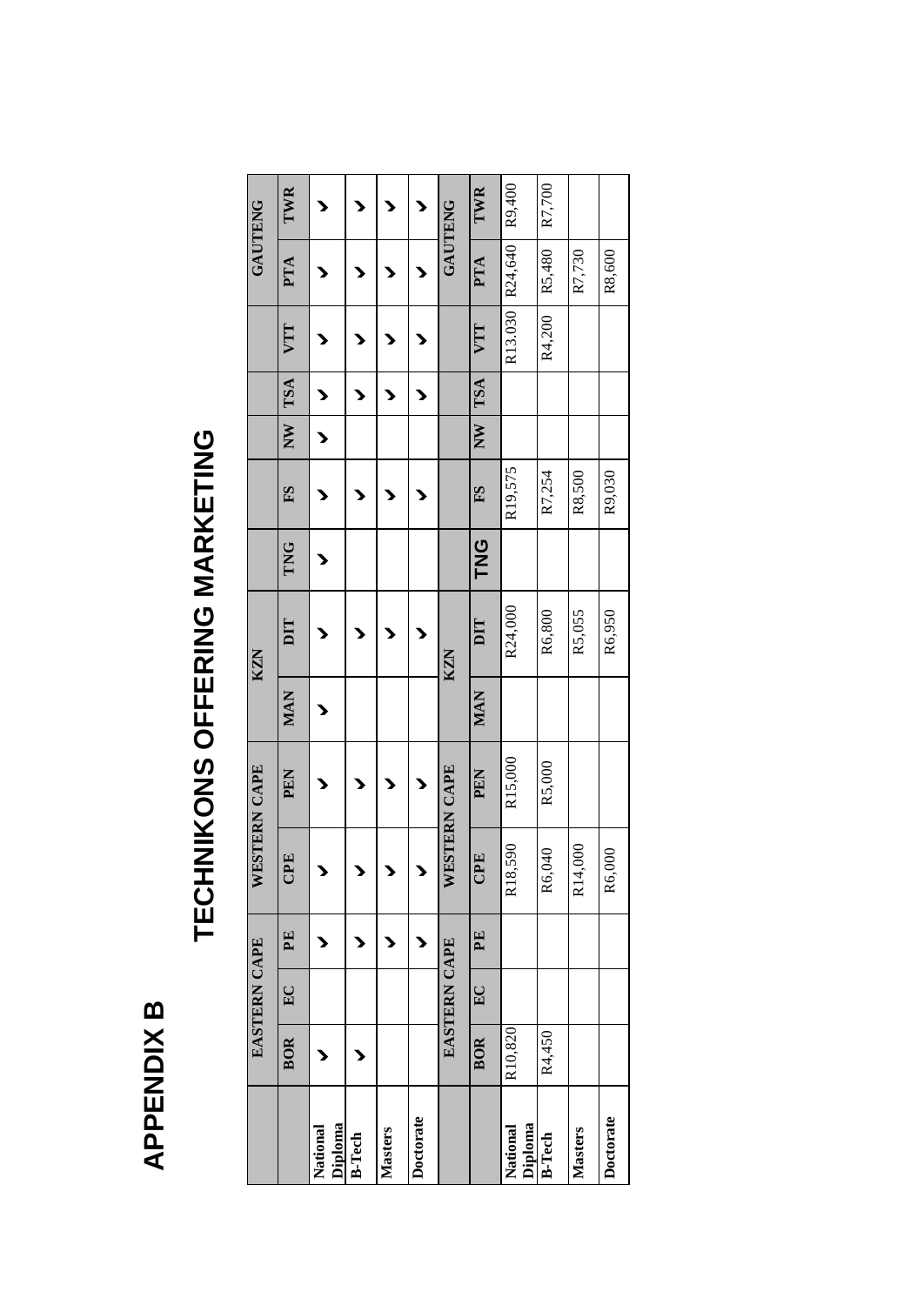**APPENDIX C APPENDIX C**

# PRIVATE HIGHER EDUCATION INSTITUTIONS **PRIVATE HIGHER EDUCATION INSTITUTIONS**

| <b>NAME OF</b><br><b>PHEI</b> | CAMPUS          | <b>NAME OF PROGRAMME</b><br><b>Accredited for:</b>      | DURATION OF<br>PROGRAMME | PROGRAMME<br>COST OF          | <b>SCHOLARSHIPS</b><br><b>BURSARIES</b> |
|-------------------------------|-----------------|---------------------------------------------------------|--------------------------|-------------------------------|-----------------------------------------|
|                               |                 |                                                         |                          | p.a                           | <b>LEARNERSHIPS</b>                     |
| AAA School of                 | Randburg        | Higher Diploma in Integrated<br>Marketing Communication | 3 Years                  | R 20.000                      | MAPPP SETA                              |
| Advertising                   |                 | Diploma in Visual                                       | 3 Years                  | R21.000                       |                                         |
|                               |                 | Diploma in Copywriting<br>Communication                 | 2 Years                  | R20.000                       |                                         |
| <b>AAA School of</b>          | Cape Town       | Higher Diploma in Integrated<br>Marketing Communication | 3 Years                  | R 20.000                      | MAPPP SETA                              |
| Advertising                   |                 | Diploma in Visual<br>Communication                      | 3 Years                  | R21.000                       |                                         |
|                               |                 | Diploma in Copywriting                                  | 2 Years                  | R20.000                       |                                         |
|                               | Sandton         | Diploma in Creative<br>Communication                    | 3 years                  | R25.000                       |                                         |
| VEGA                          |                 | Post Graduate Copywriting                               | 1 year                   | R23.000                       |                                         |
|                               |                 | Diploma in Copywriting<br>Post Graduate Brand Contact   | 2 years                  | R23.000                       |                                         |
|                               |                 |                                                         | 1 year                   | R23.000                       |                                         |
|                               |                 | <u>Management</u>                                       |                          |                               |                                         |
| <b>ACADEMY OF</b><br>LEARNING | Highlands North |                                                         |                          |                               |                                         |
|                               |                 | <b>BBA</b> Degree                                       | 4 years                  | R18,690                       |                                         |
| DAMELIN                       | Pretoria        | Diploma in Marketing<br><b>MBM</b><br>Bcom N            | 3 years<br>2 years       | R18,395<br>R <sub>2.590</sub> |                                         |
|                               |                 | Certificate in Marketing<br>Management                  | 1 year                   | R7.090                        |                                         |
|                               |                 |                                                         |                          |                               |                                         |
|                               |                 |                                                         |                          |                               |                                         |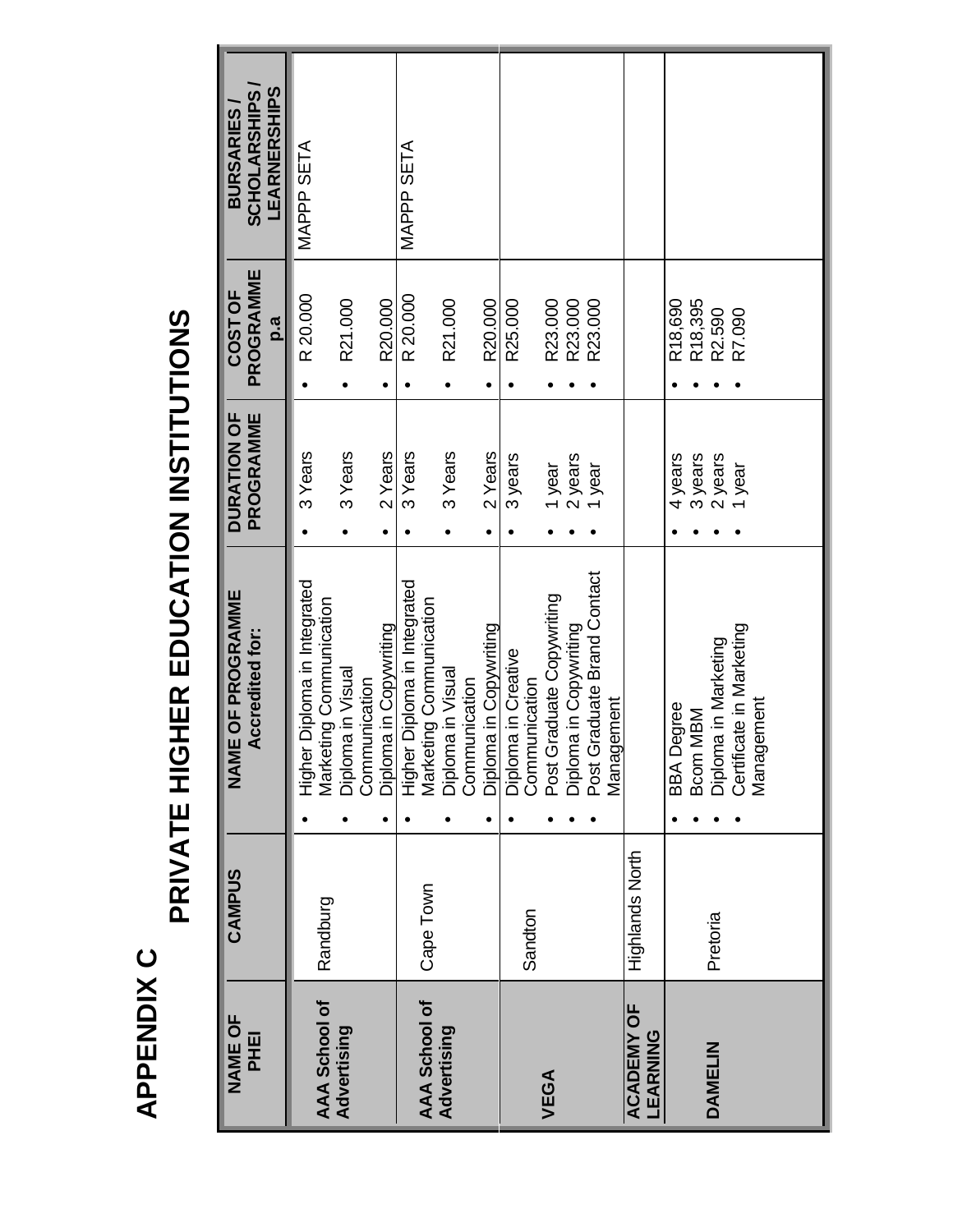|                |              | <b>BBA</b> Degree                                            | 4 years | R18,690              |
|----------------|--------------|--------------------------------------------------------------|---------|----------------------|
| DAMELIN        | Benoni       | Bcom MBM                                                     | 3 years | R <sub>18</sub> ,395 |
|                |              | Diploma in Marketing                                         | 2 years | R2.590               |
|                |              | Certificate in Marketing                                     | year    | R7.090               |
|                |              | Management                                                   |         |                      |
|                |              | <b>BBA Degree</b><br>Boom MBM                                | 4 years | R18,690              |
|                |              |                                                              | 3 years | R <sub>18</sub> ,395 |
| DAMELIN        | Randburg     | Diploma in Marketing                                         | 2 years | R2.590               |
|                |              | Certificate in Marketing                                     | year    | R7.090               |
|                |              | Management                                                   |         |                      |
|                |              | <b>BBA</b> Degree                                            | 4 years | R <sub>18,690</sub>  |
|                |              | Boom MBM                                                     | 3 years | R18,395              |
| <b>DAMELIN</b> | Braamfontein |                                                              | 2 years | R2.590               |
|                |              | Diploma in Marketing<br>Certificate in Marketing             | year    | R7.090               |
|                |              | Management                                                   |         |                      |
|                |              | <b>BBA</b> Degree                                            | 4 years | R18,690              |
|                |              | Bcom MBM                                                     | 3 years | R18,395              |
| <b>DAMELIN</b> | Krugersdorp  | Diploma in Marketing                                         | 2 years | R <sub>2.590</sub>   |
|                |              | Certificate in Marketing                                     | year    | R7.090               |
|                |              | Management                                                   |         |                      |
|                |              | <b>BBA</b> Degree                                            | 4 years | R18,690              |
|                |              | Bcom MBM                                                     | 3 years | R <sub>18</sub> ,395 |
| <b>DAMELIN</b> | Durban       | Diploma in Marketing                                         | 2 years | R <sub>2.590</sub>   |
|                |              | Certificate in Marketing                                     | year    | R7.090               |
|                |              | Management                                                   |         |                      |
|                |              | <b>BBA</b> Degree                                            | 4 years | R18,690              |
|                |              |                                                              | 3 years | R18,395              |
| <b>DAMELIN</b> | Bloemfontein |                                                              | 2 years | R2.590               |
|                |              | Bcom MBM<br>Diploma in Marketing<br>Certificate in Marketing | year    | R7.090               |
|                |              | Management                                                   |         |                      |
|                |              |                                                              |         |                      |
|                |              |                                                              |         |                      |
|                |              |                                                              |         |                      |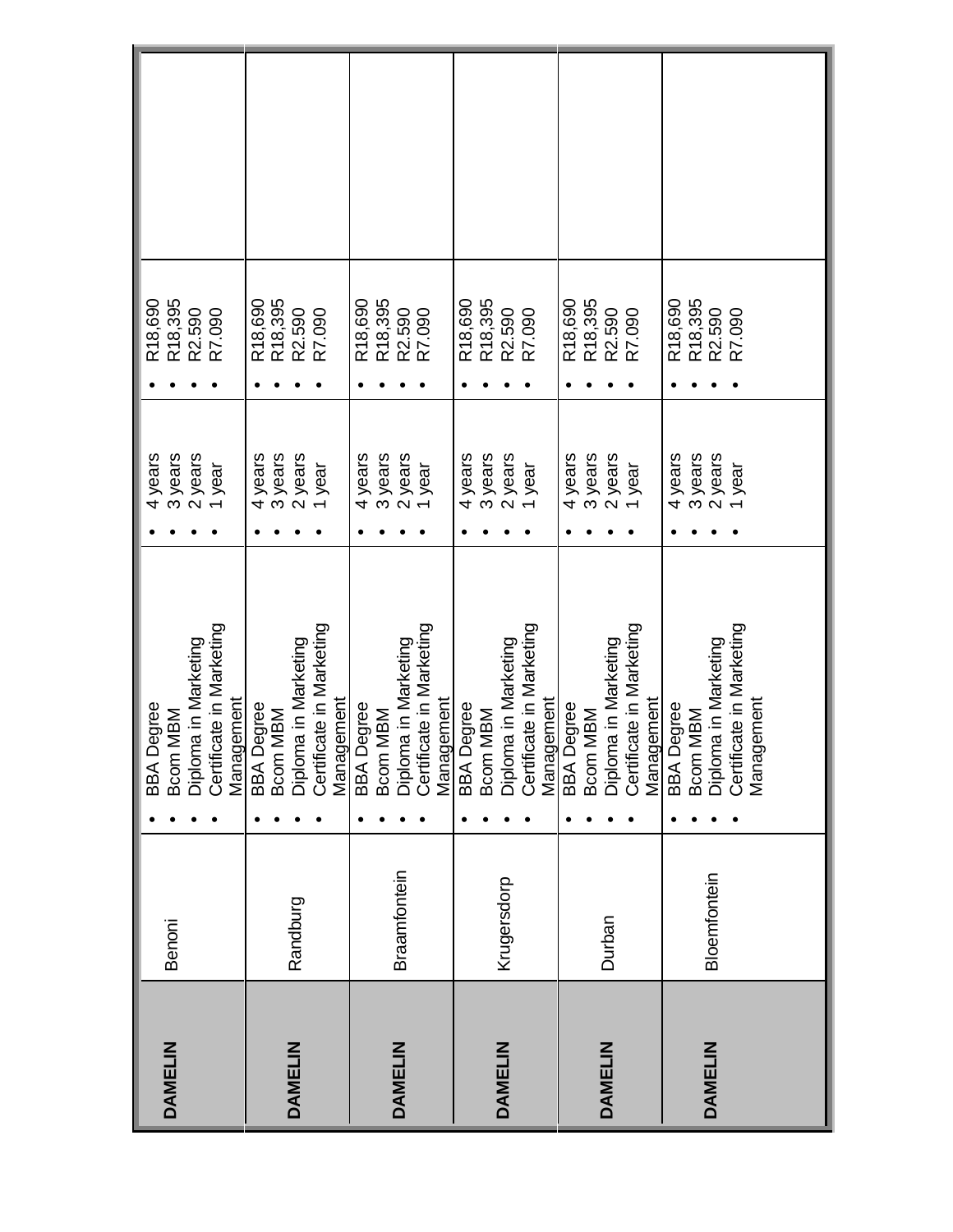|                                                                                                                        |                                                                                                                        |                                                                                                                       |                           | Scholarships<br>Merit Scholarships<br>Family Bursaries<br>'Rare Achievers'<br>Awarded on Merit:<br>Awarded from<br><b>Bursaries</b><br>Honours<br>application:                                                                                                                                                                                                                                                                |
|------------------------------------------------------------------------------------------------------------------------|------------------------------------------------------------------------------------------------------------------------|-----------------------------------------------------------------------------------------------------------------------|---------------------------|-------------------------------------------------------------------------------------------------------------------------------------------------------------------------------------------------------------------------------------------------------------------------------------------------------------------------------------------------------------------------------------------------------------------------------|
| R18,690<br>R18,395<br>R2.590<br>R7.090                                                                                 | R18,395<br>R18,690<br>R <sub>2.590</sub><br>R7.090                                                                     | R18,395<br>R <sub>18,690</sub><br>R2.590<br>R7.090                                                                    |                           |                                                                                                                                                                                                                                                                                                                                                                                                                               |
| 4 years<br>3 years<br>2 years<br>1 year                                                                                | 3 years<br>2 years<br>4 years<br>1 year                                                                                | 3 years<br>2 years<br>4 years<br>I year                                                                               |                           | 2 years<br>3 years<br>2 years<br>1 year<br>I year<br>1 year<br>year<br>year<br>1 year<br>1 year                                                                                                                                                                                                                                                                                                                               |
| Certificate in Marketing<br>Diploma in Marketing<br>Management<br><b>BBA</b> Degree<br><b>MBM</b><br>Bcom <sup>N</sup> | Certificate in Marketing<br>Diploma in Marketing<br>Management<br><b>BBA</b> Degree<br><b>MBM</b><br>Bcom <sup>p</sup> | Certificate in Marketing<br>Diploma in Marketing<br>Management<br><b>BBA</b> Degree<br><b>MBM</b><br>B <sub>com</sub> | a in Marketing<br>Diploma | le Diploma in Advertising<br>Diploma in Multimedia & Digital<br>le Diploma in Computer<br>Certificate in Retail Marketing<br>Certificate in Personal Selling<br>e Diploma in Public<br>a in Marketing (full)<br>Certificate in Marketing<br>Advanced Diploma in<br>Certificate in Sales<br>Communications<br>Graphic Design<br>Management<br>Management<br>Multimedia<br>Animation<br>Diplom<br>Prestig<br>Prestig<br>Prestig |
| Cape Town                                                                                                              | East London                                                                                                            | Port Elizabeth                                                                                                        | Cape Town                 | Bramley                                                                                                                                                                                                                                                                                                                                                                                                                       |
| DAMELIN                                                                                                                | DAMELIN                                                                                                                | DAMELIN                                                                                                               | COLLEGE<br><b>INTEC</b>   | <b>ALLENBY</b>                                                                                                                                                                                                                                                                                                                                                                                                                |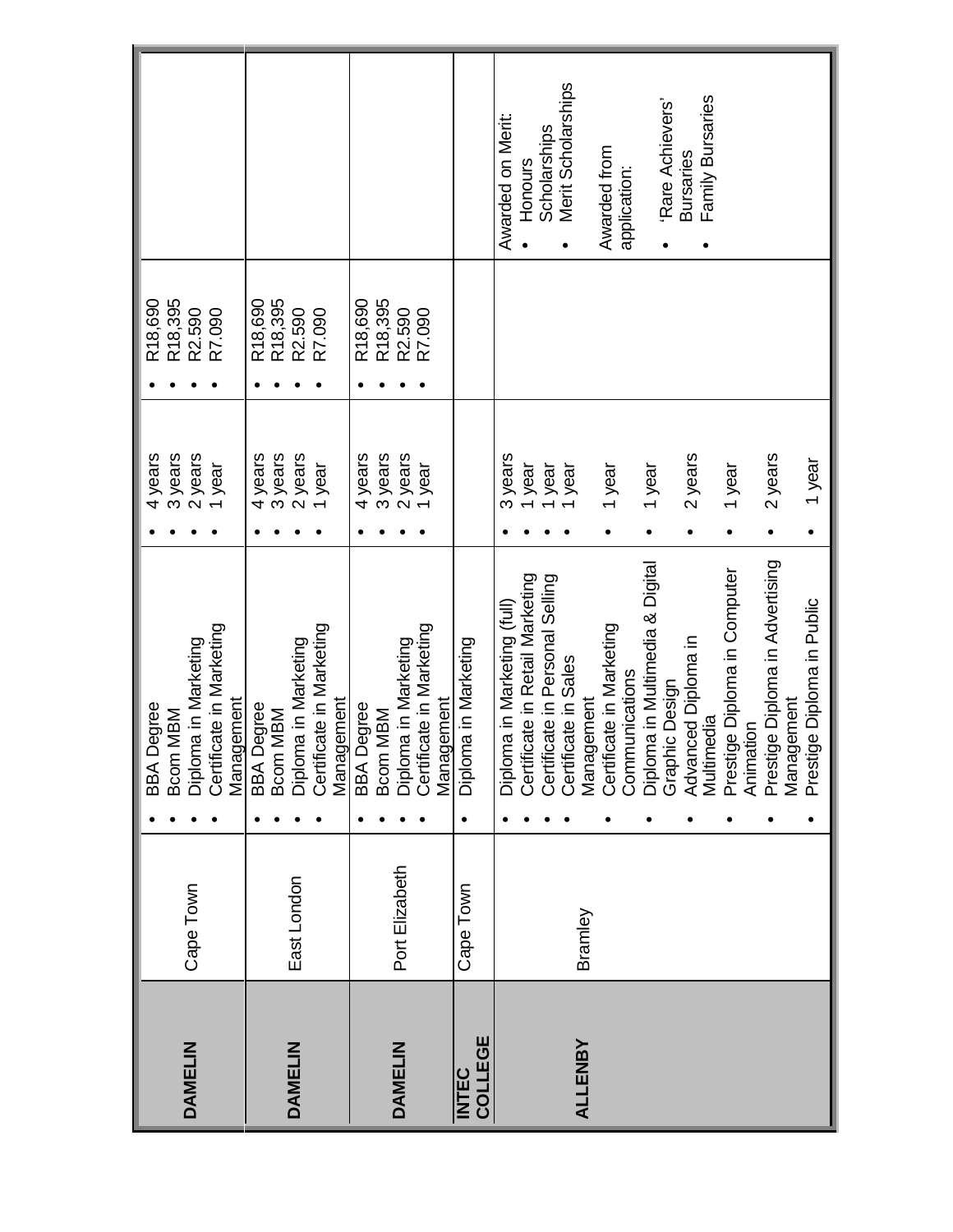| <b>ALLENBY</b>      |             |                                                                                                                                                                                                                                                  |                     |  |
|---------------------|-------------|--------------------------------------------------------------------------------------------------------------------------------------------------------------------------------------------------------------------------------------------------|---------------------|--|
|                     | Bramley     | Relations                                                                                                                                                                                                                                        |                     |  |
|                     |             |                                                                                                                                                                                                                                                  | 1 year<br>$\bullet$ |  |
|                     |             | Diploma in Public Relations<br>BBA Degree                                                                                                                                                                                                        |                     |  |
|                     |             | Diploma in Marketing<br>$\ddot{\bullet}$                                                                                                                                                                                                         |                     |  |
| <b>ALLENBY</b>      | Bramley     |                                                                                                                                                                                                                                                  |                     |  |
|                     |             |                                                                                                                                                                                                                                                  |                     |  |
|                     |             |                                                                                                                                                                                                                                                  |                     |  |
|                     |             | Prestige Diploma in Public<br>Relations<br>● Diploma in Public Relations<br>BBA Degree                                                                                                                                                           |                     |  |
|                     |             | ploma in Marketing (full)<br>ă                                                                                                                                                                                                                   |                     |  |
| <b>ALLENBY</b>      | Bramley     | Prestige Diploma in Public<br>Relations                                                                                                                                                                                                          |                     |  |
|                     |             |                                                                                                                                                                                                                                                  |                     |  |
|                     |             | Diploma in Public Relations                                                                                                                                                                                                                      |                     |  |
|                     |             | Diploma in Marketing (full)                                                                                                                                                                                                                      |                     |  |
| <b>ALLENBY</b>      | Bramley     |                                                                                                                                                                                                                                                  |                     |  |
|                     |             | Diploma in Multimedia & Digital<br>Graphic Design                                                                                                                                                                                                |                     |  |
| <b>ALLENBY</b>      | Bramley     |                                                                                                                                                                                                                                                  |                     |  |
|                     |             |                                                                                                                                                                                                                                                  |                     |  |
|                     |             | Advanced Diploma in<br>Multimedia<br>BBA Degree<br>• Diploma in Advertising (full)<br>• Diploma in Marketing (full)<br>• Diploma in Marketing<br>Research<br>• Certificate in Personal<br>• Certificate in Personal<br>• Certificate in Personal |                     |  |
|                     |             |                                                                                                                                                                                                                                                  | R 6.900 p.a         |  |
|                     |             |                                                                                                                                                                                                                                                  |                     |  |
| <b>ARISTOTELIAN</b> | Bedfordview |                                                                                                                                                                                                                                                  |                     |  |
|                     |             |                                                                                                                                                                                                                                                  |                     |  |
|                     |             |                                                                                                                                                                                                                                                  |                     |  |
|                     |             |                                                                                                                                                                                                                                                  |                     |  |
|                     |             |                                                                                                                                                                                                                                                  |                     |  |
|                     |             |                                                                                                                                                                                                                                                  |                     |  |
|                     |             |                                                                                                                                                                                                                                                  |                     |  |
|                     |             |                                                                                                                                                                                                                                                  |                     |  |
|                     |             |                                                                                                                                                                                                                                                  |                     |  |
|                     |             |                                                                                                                                                                                                                                                  |                     |  |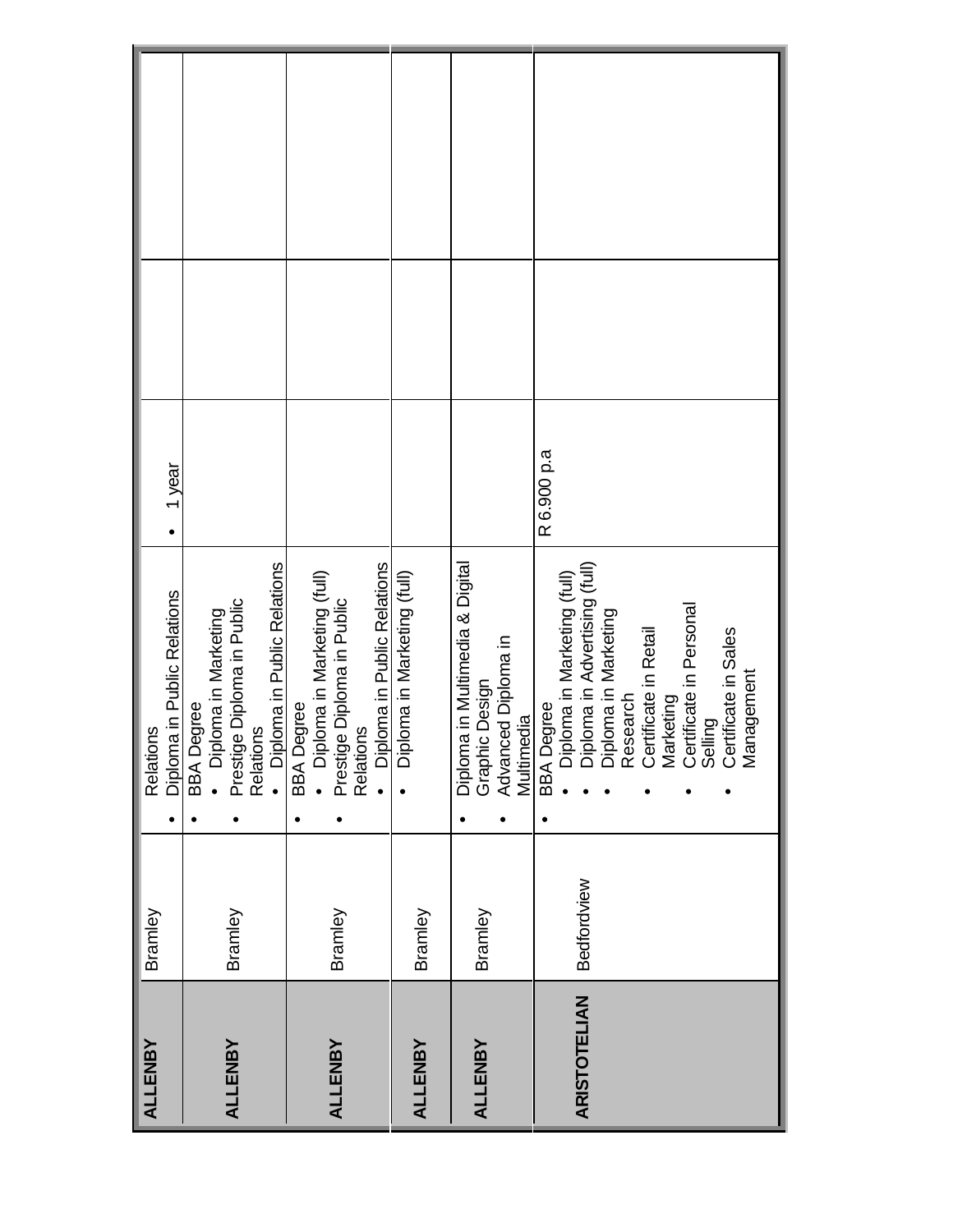| <b>BUSINESS</b><br>COLLEGE<br><b>BIRNAM</b>            | Corlett Drive       | Certificate in Marketing<br>Higher                                                          |         |                                  |                                                       |
|--------------------------------------------------------|---------------------|---------------------------------------------------------------------------------------------|---------|----------------------------------|-------------------------------------------------------|
| <b>EMERITUS</b><br>COLLEGE                             | Kensington          | a in Marketing<br>Diplom<br>$\bullet$                                                       |         |                                  |                                                       |
| <b>SCHOOL OF</b><br><b>BUSINESS</b><br><b>URAL</b>     | Sandton             | BBA Degree<br>● Diploma in Marketing (full)<br>$\bullet$                                    |         |                                  |                                                       |
| <b>INSTITUTE</b><br><b>HARTWELI</b><br><b>BUSINESS</b> | Edenvale            | Diploma in Marketing<br>$\bullet$                                                           |         |                                  |                                                       |
|                                                        |                     | National Higher Diploma in<br>Visual Communication                                          | 3 years | $+$ R 27 300.                    | Bursaries awarded on<br>merit & cannot be             |
| <b>OPEN WINDOW</b>                                     | Pretoria            | National Diploma in Visual<br>Communication                                                 | 2 years | $+$ R23 400.                     | first year awarded to the<br>applied for. Bursary for |
|                                                        |                     | National Certificate in Visual                                                              | 1 year  | * see info below<br>$+$ R21 500. | winner of a poster<br>competition                     |
| EDUCATION<br>IMD                                       | <b>Braamfontein</b> | Communication<br>BBA Degree                                                                 |         |                                  |                                                       |
| COLLEGE                                                |                     | Diploma in Marketing (full)                                                                 |         |                                  |                                                       |
| KAIZEN                                                 | Edenvale            | <b>BBA</b> Degree                                                                           |         |                                  |                                                       |
| <b>BUSINESS</b>                                        |                     |                                                                                             |         |                                  |                                                       |
| EDUCATION<br>CENTRE                                    |                     | Diploma in Marketing<br>Diploma in Advertising<br>Certificate in Marketing<br>Communication |         |                                  |                                                       |
|                                                        |                     | Certificate in Personal                                                                     |         |                                  |                                                       |
|                                                        |                     | Selling                                                                                     |         |                                  |                                                       |
|                                                        |                     | Certificate in Sales<br>Management                                                          |         |                                  |                                                       |
|                                                        |                     | Certificate in Retail<br>Marketing                                                          |         |                                  |                                                       |
| <b>ROSEBANK</b><br>COLLEGE                             | Pretoria            | Certificate in Marketing                                                                    |         |                                  |                                                       |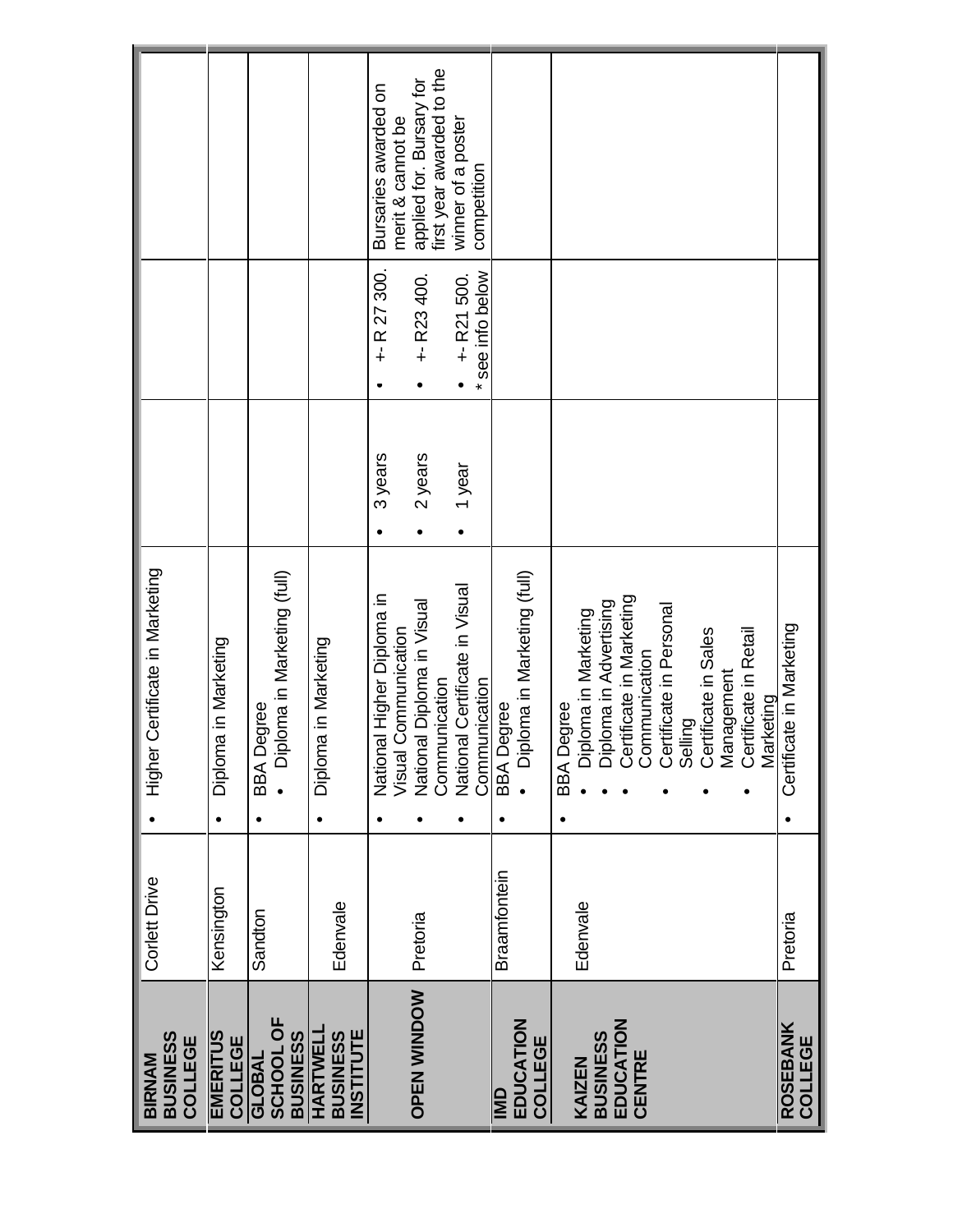| 3 years<br>3 years<br>2 years<br>3 years<br>2 years<br>2 years<br>3 years<br>3 years<br>2 years<br>2 years<br>2 years<br>2 years<br>3 years<br>2 years<br>3 years<br>lyear<br>1 year<br>I year<br>1 year<br><b>I</b> year<br>year<br>year<br>year<br>Diploma in Marketing (full)<br>Diploma in Public Relations<br>Diploma in Advertising<br>Certificate in Marketing<br>Diploma in Marketing (full)<br>Diploma in Advertising<br>Diploma in Advertising<br>Certificate in Marketing<br>Higher Certificate in<br>Certificate in Public<br>Relations<br>Diploma in Marketing (full)<br>Diploma in Advertising<br>Diploma in Advertising<br>Certificate in Marketing<br>Higher Certificate in<br>Certificate in Public<br>Relations<br>Diploma in Marketing (full)<br>Diploma in Public Relations<br>Diploma in Advertising<br>Certificate in Marketing<br>Higher Certificate in<br>marketing<br>Higher Certificate in<br>marketing<br>Certificate in Public<br>Relations<br>Certificate in Public<br>Relations<br>Pietermaritzburg<br>Randburg<br>Pretoria<br>Durban<br>COLLEGE<br>COLLEGE<br>COLLEGE<br><b>VARSITY<br/>COLLEGE</b><br>VARSITY<br>VARSITY |         |  | 3 years | Sport: Provisional    |
|----------------------------------------------------------------------------------------------------------------------------------------------------------------------------------------------------------------------------------------------------------------------------------------------------------------------------------------------------------------------------------------------------------------------------------------------------------------------------------------------------------------------------------------------------------------------------------------------------------------------------------------------------------------------------------------------------------------------------------------------------------------------------------------------------------------------------------------------------------------------------------------------------------------------------------------------------------------------------------------------------------------------------------------------------------------------------------------------------------------------------------------------------------|---------|--|---------|-----------------------|
|                                                                                                                                                                                                                                                                                                                                                                                                                                                                                                                                                                                                                                                                                                                                                                                                                                                                                                                                                                                                                                                                                                                                                          | VARSITY |  |         | colours or SA colours |
|                                                                                                                                                                                                                                                                                                                                                                                                                                                                                                                                                                                                                                                                                                                                                                                                                                                                                                                                                                                                                                                                                                                                                          |         |  |         | Leadership: Head or   |
|                                                                                                                                                                                                                                                                                                                                                                                                                                                                                                                                                                                                                                                                                                                                                                                                                                                                                                                                                                                                                                                                                                                                                          |         |  |         | Deputy head prefect   |
|                                                                                                                                                                                                                                                                                                                                                                                                                                                                                                                                                                                                                                                                                                                                                                                                                                                                                                                                                                                                                                                                                                                                                          |         |  |         | Family: If a family   |
|                                                                                                                                                                                                                                                                                                                                                                                                                                                                                                                                                                                                                                                                                                                                                                                                                                                                                                                                                                                                                                                                                                                                                          |         |  |         | member is a current   |
|                                                                                                                                                                                                                                                                                                                                                                                                                                                                                                                                                                                                                                                                                                                                                                                                                                                                                                                                                                                                                                                                                                                                                          |         |  |         | student               |
|                                                                                                                                                                                                                                                                                                                                                                                                                                                                                                                                                                                                                                                                                                                                                                                                                                                                                                                                                                                                                                                                                                                                                          |         |  |         |                       |
|                                                                                                                                                                                                                                                                                                                                                                                                                                                                                                                                                                                                                                                                                                                                                                                                                                                                                                                                                                                                                                                                                                                                                          |         |  |         | Sport: Provisional    |
|                                                                                                                                                                                                                                                                                                                                                                                                                                                                                                                                                                                                                                                                                                                                                                                                                                                                                                                                                                                                                                                                                                                                                          |         |  |         | colours or SA colours |
|                                                                                                                                                                                                                                                                                                                                                                                                                                                                                                                                                                                                                                                                                                                                                                                                                                                                                                                                                                                                                                                                                                                                                          |         |  |         | Leadership: Head or   |
|                                                                                                                                                                                                                                                                                                                                                                                                                                                                                                                                                                                                                                                                                                                                                                                                                                                                                                                                                                                                                                                                                                                                                          |         |  |         | Deputy head prefect   |
|                                                                                                                                                                                                                                                                                                                                                                                                                                                                                                                                                                                                                                                                                                                                                                                                                                                                                                                                                                                                                                                                                                                                                          |         |  |         | Family: If a family   |
|                                                                                                                                                                                                                                                                                                                                                                                                                                                                                                                                                                                                                                                                                                                                                                                                                                                                                                                                                                                                                                                                                                                                                          |         |  |         | member is a current   |
|                                                                                                                                                                                                                                                                                                                                                                                                                                                                                                                                                                                                                                                                                                                                                                                                                                                                                                                                                                                                                                                                                                                                                          |         |  |         | student               |
|                                                                                                                                                                                                                                                                                                                                                                                                                                                                                                                                                                                                                                                                                                                                                                                                                                                                                                                                                                                                                                                                                                                                                          |         |  |         |                       |
|                                                                                                                                                                                                                                                                                                                                                                                                                                                                                                                                                                                                                                                                                                                                                                                                                                                                                                                                                                                                                                                                                                                                                          |         |  |         | Sport: Provisional    |
|                                                                                                                                                                                                                                                                                                                                                                                                                                                                                                                                                                                                                                                                                                                                                                                                                                                                                                                                                                                                                                                                                                                                                          |         |  |         | colours or SA colours |
|                                                                                                                                                                                                                                                                                                                                                                                                                                                                                                                                                                                                                                                                                                                                                                                                                                                                                                                                                                                                                                                                                                                                                          |         |  |         | Leadership: Head or   |
|                                                                                                                                                                                                                                                                                                                                                                                                                                                                                                                                                                                                                                                                                                                                                                                                                                                                                                                                                                                                                                                                                                                                                          |         |  |         | Deputy head prefect   |
|                                                                                                                                                                                                                                                                                                                                                                                                                                                                                                                                                                                                                                                                                                                                                                                                                                                                                                                                                                                                                                                                                                                                                          |         |  |         | Family: If a family   |
|                                                                                                                                                                                                                                                                                                                                                                                                                                                                                                                                                                                                                                                                                                                                                                                                                                                                                                                                                                                                                                                                                                                                                          |         |  |         | member is a current   |
|                                                                                                                                                                                                                                                                                                                                                                                                                                                                                                                                                                                                                                                                                                                                                                                                                                                                                                                                                                                                                                                                                                                                                          |         |  |         | student               |
|                                                                                                                                                                                                                                                                                                                                                                                                                                                                                                                                                                                                                                                                                                                                                                                                                                                                                                                                                                                                                                                                                                                                                          |         |  |         | Sport: Provisional    |
|                                                                                                                                                                                                                                                                                                                                                                                                                                                                                                                                                                                                                                                                                                                                                                                                                                                                                                                                                                                                                                                                                                                                                          |         |  |         | colours or SA colours |
|                                                                                                                                                                                                                                                                                                                                                                                                                                                                                                                                                                                                                                                                                                                                                                                                                                                                                                                                                                                                                                                                                                                                                          |         |  |         | eadership: Head or    |
|                                                                                                                                                                                                                                                                                                                                                                                                                                                                                                                                                                                                                                                                                                                                                                                                                                                                                                                                                                                                                                                                                                                                                          |         |  |         | Deputy head prefect   |
|                                                                                                                                                                                                                                                                                                                                                                                                                                                                                                                                                                                                                                                                                                                                                                                                                                                                                                                                                                                                                                                                                                                                                          |         |  |         | Family: If a family   |
|                                                                                                                                                                                                                                                                                                                                                                                                                                                                                                                                                                                                                                                                                                                                                                                                                                                                                                                                                                                                                                                                                                                                                          |         |  |         | member is a current   |
|                                                                                                                                                                                                                                                                                                                                                                                                                                                                                                                                                                                                                                                                                                                                                                                                                                                                                                                                                                                                                                                                                                                                                          |         |  |         | student               |
|                                                                                                                                                                                                                                                                                                                                                                                                                                                                                                                                                                                                                                                                                                                                                                                                                                                                                                                                                                                                                                                                                                                                                          |         |  |         |                       |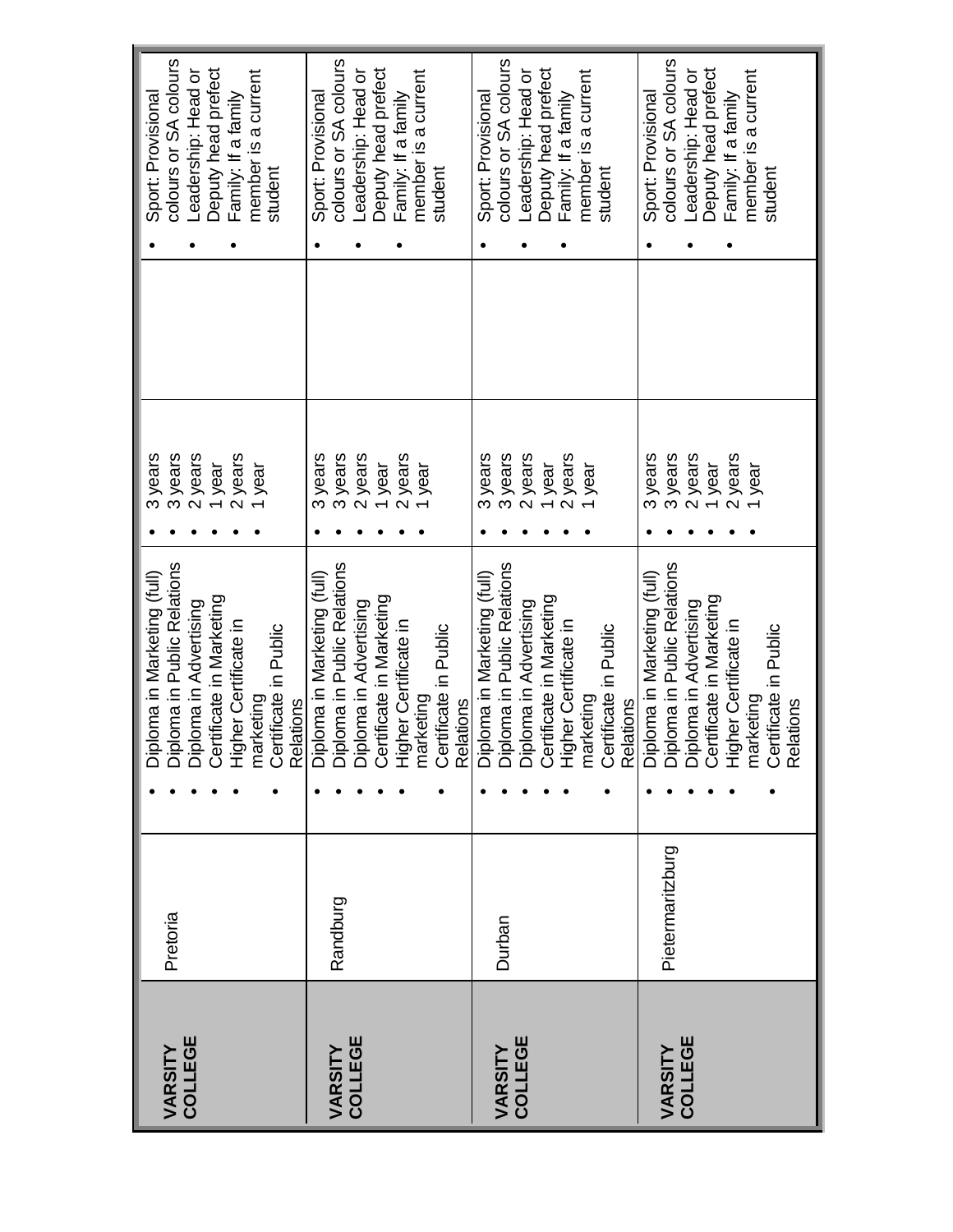|                             |                | Diploma in Marketing (full)<br>Diploma in Public Relations<br>Diploma in Advertising<br>Certificate in Marketing                                       | 3 years |                       |
|-----------------------------|----------------|--------------------------------------------------------------------------------------------------------------------------------------------------------|---------|-----------------------|
|                             |                |                                                                                                                                                        | 3 years |                       |
| <b>VARSITY<br/>COLLEGE</b>  | Gardens CT     |                                                                                                                                                        | 2 years |                       |
|                             |                |                                                                                                                                                        | I year  |                       |
|                             |                | Higher Certificate in<br>marketing                                                                                                                     | 2 years |                       |
|                             |                |                                                                                                                                                        | l year  |                       |
|                             |                | Certificate in Public                                                                                                                                  |         |                       |
|                             |                | Relations                                                                                                                                              |         |                       |
|                             |                |                                                                                                                                                        | 3 years | Sport: Provisional    |
| VARSITY                     | Rondebosch     |                                                                                                                                                        | 3 years | colours or SA colours |
| COLLEGE                     |                |                                                                                                                                                        | 2 years | Leadership: Head or   |
|                             |                | Diploma in Marketing (full)<br>Diploma in Public Relations<br>Diploma in Advertising<br>Certificate in Marketing                                       | 1 year  | Deputy head prefect   |
|                             |                | Higher Certificate in<br>marketing                                                                                                                     | 2 years | Family: If a family   |
|                             |                |                                                                                                                                                        | year    | member is a current   |
|                             |                | Certificate in Public                                                                                                                                  |         | student               |
|                             |                | <b>Relations</b>                                                                                                                                       |         |                       |
| VARSITY                     | Port Elizabeth | Diploma in Marketing (full)<br>Diploma in Public Relations<br>Diploma in Advertising<br>Certificate in Marketing<br>Higher Certificate in<br>marketing | 3 years | Sport: Provisional    |
| COLLEGE                     |                |                                                                                                                                                        | 3 years | colours or SA colours |
|                             |                |                                                                                                                                                        | 2 years | Leadership: Head or   |
|                             |                |                                                                                                                                                        | 1 year  | Deputy head prefect   |
|                             |                |                                                                                                                                                        | 2 years | Family: If a family   |
|                             |                |                                                                                                                                                        | year    | member is a current   |
|                             |                | Certificate in Public                                                                                                                                  |         | student               |
|                             |                | Relations                                                                                                                                              |         |                       |
| <b>TYGERBERG</b><br>COLLEGE | Cape Town      | Diploma in Marketing (full)                                                                                                                            |         |                       |
|                             |                |                                                                                                                                                        |         |                       |

- Open Window cost structure  $\bullet$
- Computer-based subjects are R4900.00 each per year  $\bullet$ 
	- Practical subjects are R3900.00 per year  $\bullet$ 
		- Theory subjects are R2900.00 per year
- Seven subjects are required in 1 Open Window cost structure<br>Computer-based subjects are R4900.00 each per year<br>Practical subjects are R3900.00 per year<br>Theory subjects are R2900.00 per year<br>Seven subjects are required in 1<sup>st</sup> year, Six in second year and year, Six in second year and five in third year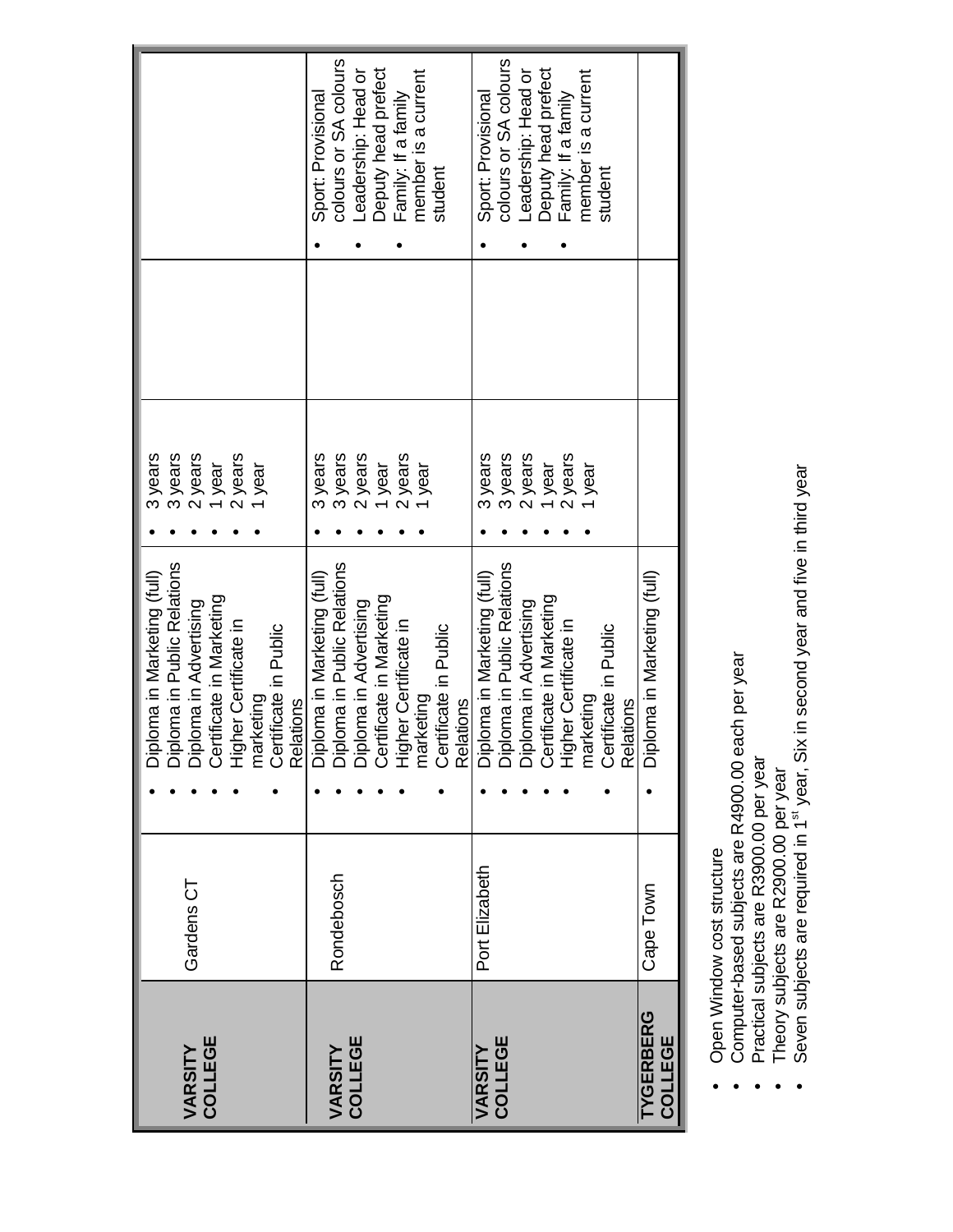### **APPENDIX D APPENDIX D**

## TECHNIKONS OFFERING GRAPHIC DESIGN **TECHNIKONS OFFERING GRAPHIC DESIGN**

|                     |                  |               | EASTERN CAPE | <b>WESTERN CAPE</b> |            |            | <b>KZN</b>    |            |          |           |            |            |            | GAUTENG         |
|---------------------|------------------|---------------|--------------|---------------------|------------|------------|---------------|------------|----------|-----------|------------|------------|------------|-----------------|
|                     | BOR <sup>I</sup> | <u>ပ</u><br>။ | E            | CPE                 | <b>PEN</b> | MAN        | $\frac{1}{2}$ | <b>TNG</b> | ES       | <b>MN</b> | <b>TSA</b> | JTT        | PTA        | TWR             |
| Diploma<br>National |                  |               |              |                     |            |            |               |            |          |           |            |            |            |                 |
| <b>B-Tech</b>       |                  |               |              |                     |            |            |               |            |          |           |            |            |            |                 |
| <b>Masters</b>      |                  |               |              |                     |            |            |               |            |          |           |            |            |            |                 |
|                     |                  |               | EASTERN CAPE | <b>WESTERN CAPE</b> |            |            | <b>KZN</b>    |            |          |           |            |            |            | GAUTENG         |
|                     | <b>BOR</b>       | မ<br>မ        | ٣Ē           | <b>CPE</b>          | N<br>EE    | <b>NAN</b> | $\frac{1}{2}$ | ይ<br>ዶ     | <u>ლ</u> | $\geq$    | TSA        | <b>VTT</b> | <b>PTA</b> | TWR             |
| National<br>Diploma |                  |               | R33,030      | *R36,000            | R18,000    |            | R22,360       |            | R22,650  |           |            | R19,320    | R28,610    | <b>*R26,400</b> |
| <b>B-Tech</b>       |                  |               | R12,160      | R12,700             | R6,000     |            | R7,500        |            | R6,761   |           |            | R4,000     | R10,170    | R11,000         |
| Masters             |                  |               |              | R7,515              |            |            |               |            | R7,250   |           |            |            | R10,490    |                 |

\* ADDITIONAL FEES FOR COURSE MATERIALS (Approx. R2000-00/year)<br>PE (Material costs = approx. R6000-00) **\*** ADDITIONAL FEES FOR COURSE MATERIALS (Approx. R2000-00/year) PE (Material costs = approx. R6000-00)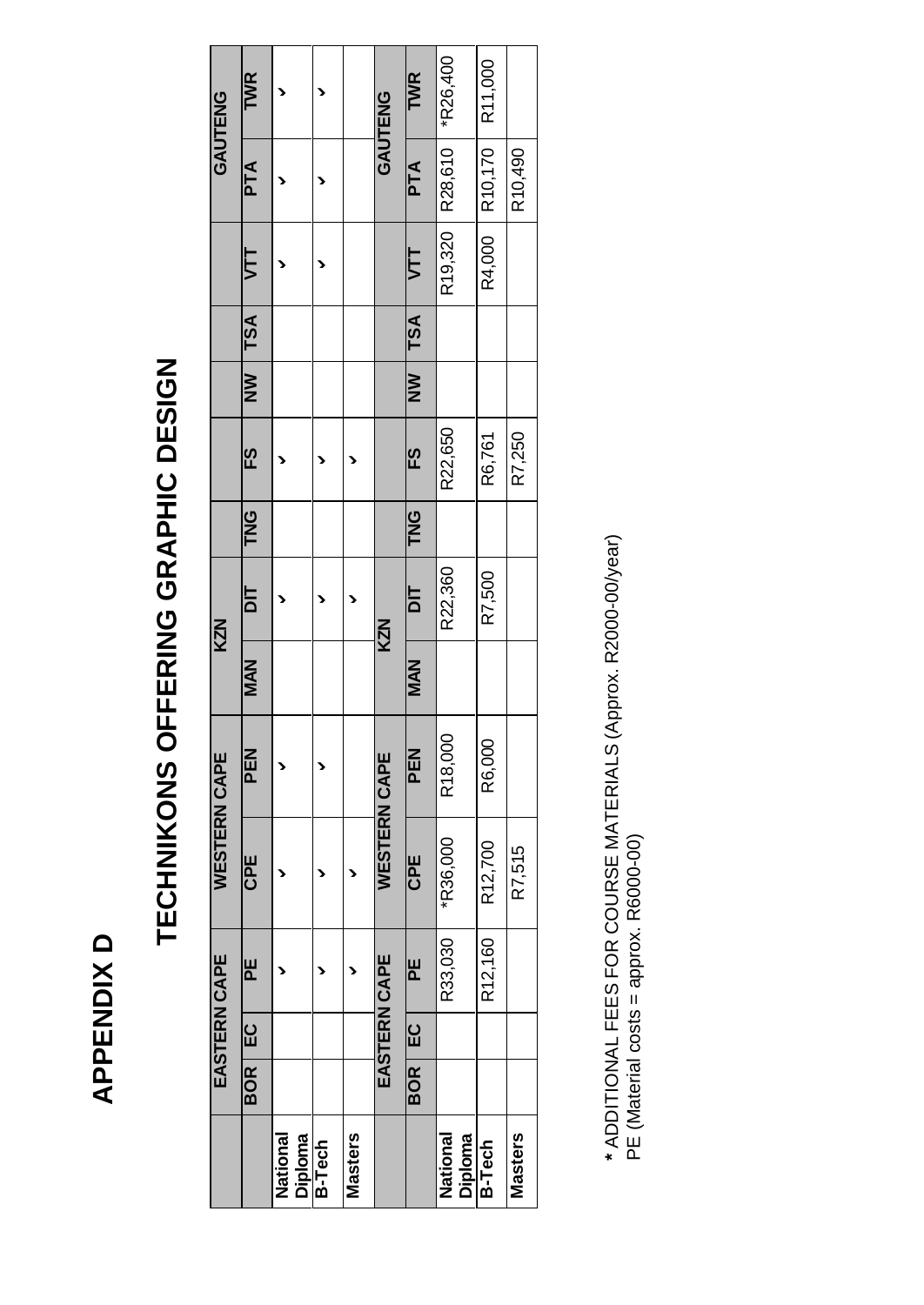### APPENDIX C **APPENDIX C**

## TECHNIKONS OFFERING MARKETING **TECHNIKONS OFFERING MARKETING**

|                     |            | EASTERN CAPE |   | WESTERN        | CAPE       |            | <b>KZN</b>              |               |          |                         |         |            | <b>GAUTENG</b> |       |
|---------------------|------------|--------------|---|----------------|------------|------------|-------------------------|---------------|----------|-------------------------|---------|------------|----------------|-------|
|                     | <b>BOR</b> | <u>ပ</u>     | 빋 | 모<br>CP        | <b>PEN</b> | <b>MAN</b> | $\overline{\mathsf{a}}$ | <u>ሆ</u><br>ዶ | <u>က</u> | $\overline{\mathbf{z}}$ | $ $ TSA | 51         | <b>PTA</b>     | TWR   |
| National<br>Diploma |            |              |   |                |            | >          |                         | >             |          | >                       |         |            |                | >     |
| <b>B-Tech</b>       |            |              |   |                |            |            |                         |               |          |                         |         |            |                | >     |
| Masters             |            |              |   |                |            |            |                         |               |          |                         |         |            |                | >     |
| <b>Doctorate</b>    |            |              | > | >              |            |            |                         |               |          |                         | >       |            | >              | ↘     |
|                     |            | EASTERN CAPE |   | <b>WESTERN</b> | CAPE       |            | <b>KZN</b>              |               |          |                         |         |            | <b>GAUTENG</b> |       |
|                     | <b>BOR</b> | <u>ပ</u> ု   | 빋 | <b>CPE</b>     | <b>PEN</b> | MAN        | $\frac{1}{2}$           | <u>U</u><br>K | <u>က</u> | $\overline{\mathbf{S}}$ | TSA     | <b>VTT</b> | PTA            | TWR   |
| National<br>Diploma | R10,820    |              |   | R18,590        | R15,000    |            | R24,000                 |               | R19,575  |                         |         | R13.030    | R24,640        | R9,40 |
| <b>B-Tech</b>       | R4,450     |              |   | R6,040         | R5,000     |            | R6,800                  |               | R7,254   |                         |         | R4,200     | R5,480         | R7,70 |
| Masters             |            |              |   | R14,000        |            |            | R5,055                  |               | R8,500   |                         |         |            | R7,730         |       |
| <b>Doctorate</b>    |            |              |   | R6,000         |            |            | R6,950                  |               | R9,030   |                         |         |            | R8,600         |       |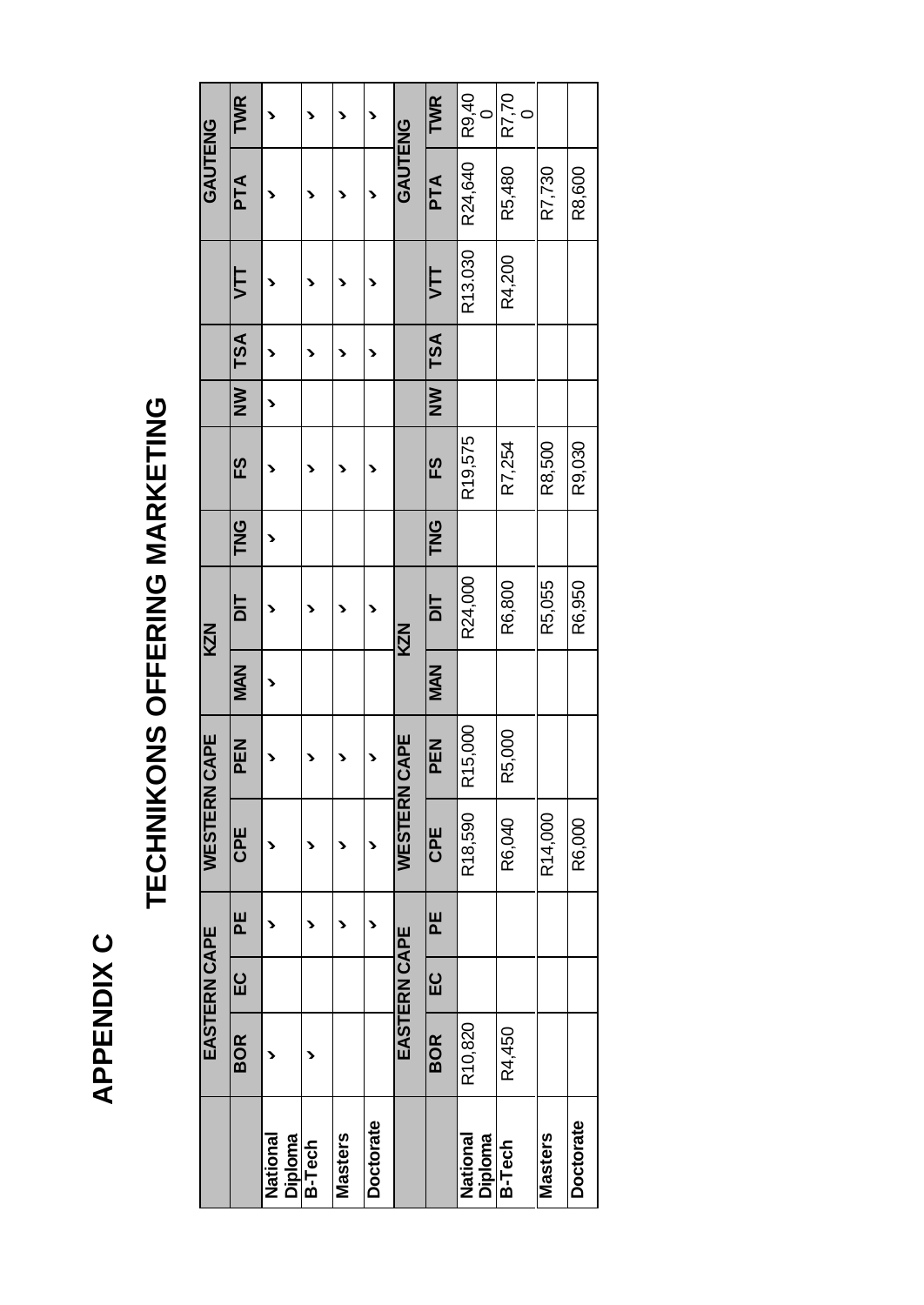APPENDIX E **APPENDIX E**

# IN-HOUSE TRAINING PROGRAMMES BY AD. AGENCIES (2002) **IN-HOUSE TRAINING PROGRAMMES BY AD. AGENCIES (2002)**

| Ad. Agency                                                   | programme<br>Name of                   | Commencement<br>date |                | No. of trainees |      |                | employed. End of<br>No. of trainees |      | Cost to ad.<br>agency p.a | Training area                                     |
|--------------------------------------------------------------|----------------------------------------|----------------------|----------------|-----------------|------|----------------|-------------------------------------|------|---------------------------|---------------------------------------------------|
|                                                              |                                        |                      | 2000           | 2001            | 2002 | 1999           | 2000                                | 2001 |                           |                                                   |
| Framptons<br><b>BOD</b>                                      | AAAVEGA<br>Interns                     | 1998                 |                |                 | ᠇    |                |                                     | ᠇    | R 30.000                  | Creative                                          |
| FCB South<br>Africa                                          | Iziko                                  | 1988                 | $\overline{c}$ | $\overline{c}$  | 12   | $\overline{c}$ | $\frac{2}{3}$                       | 12   | R 500.000                 | Acc. Man<br>Creative<br>Finance<br>Strategy       |
| Herdbouys Mc<br>Universal<br>Erickson<br>Mc Cann<br>$Cann -$ | Masimong                               | 2002                 | ı              | ı               | 4    |                |                                     |      | R 50.000                  | Media planning<br>Media buying                    |
| Leo Burnett<br>Holdings                                      | programme<br>Associate<br><b>Brand</b> | 1999                 | 4              | 4               | က    | မာ             | မာ                                  | S    | R 300.000                 | Acc. Planning<br>Copywriting<br>Acc. Man<br>Media |
| Mindshare SA                                                 | Mindshare<br>Internship                | 1995                 | $\sim$         | S               | 4    |                | J.                                  | ᠇    | R 271.000                 | Media                                             |
| Publicis                                                     | Get it right                           | 1997                 | S              | S               | 4    | S              | S                                   | 4    | R 400.000                 | Production<br>Acc. man<br>Creative                |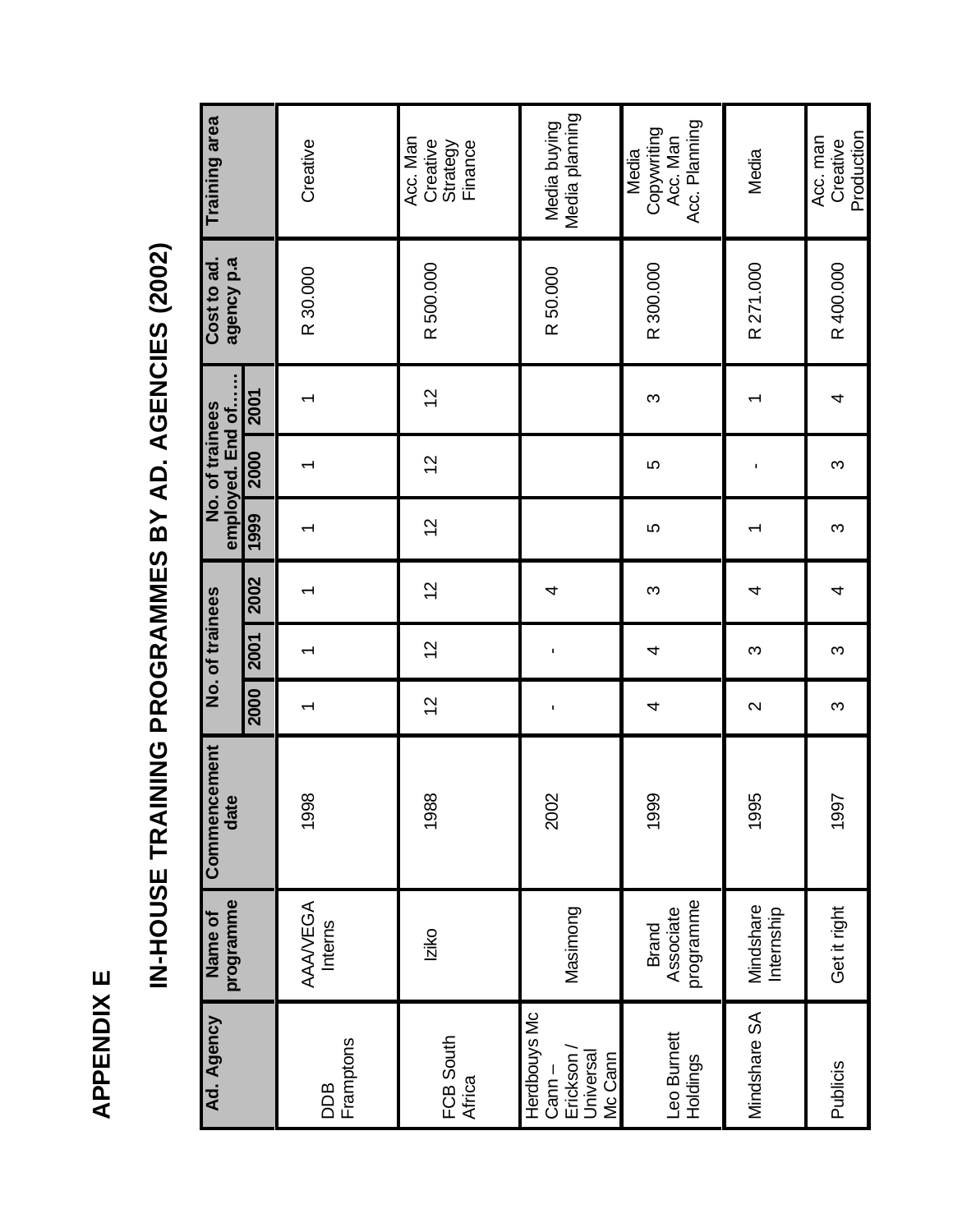| Training area                       |      | Presentation<br>Man. Skills<br>Soft Skills<br>Creative<br>thinking<br>skills      | Acc. Man<br>Creative<br>ŏ         | DTP & Design<br>Art Direction<br>Acc. Man<br>Copy          | Art Direction<br>Acc. Man<br>Graphic<br>Design<br>Media<br>Copy                                                                      | Graphic design<br>Programming<br>Digital Media<br>Animation                                      | HR, Training, PR,<br>Production, BTL,<br>Creative, Strat<br>planning, Media,<br>Client service,<br>Recruitment<br>Accounts, |
|-------------------------------------|------|-----------------------------------------------------------------------------------|-----------------------------------|------------------------------------------------------------|--------------------------------------------------------------------------------------------------------------------------------------|--------------------------------------------------------------------------------------------------|-----------------------------------------------------------------------------------------------------------------------------|
|                                     |      |                                                                                   |                                   |                                                            |                                                                                                                                      |                                                                                                  |                                                                                                                             |
| Cost to ad.<br>agency p.a           |      | R 300.000                                                                         | R 30.000                          | R 60.000                                                   | R 26.000                                                                                                                             | R 14 000                                                                                         | R130.000                                                                                                                    |
|                                     | 2001 | $\infty$                                                                          |                                   | $\infty$                                                   | $\overline{ }$                                                                                                                       |                                                                                                  | S                                                                                                                           |
| employed. End of<br>No. of trainees | 2000 | 4                                                                                 |                                   | $\overline{4}$                                             | $\overline{4}$                                                                                                                       |                                                                                                  | 4                                                                                                                           |
|                                     | 1999 | 5                                                                                 |                                   | $\overline{4}$                                             | $\infty$                                                                                                                             |                                                                                                  | $\mathbf{\Omega}$                                                                                                           |
|                                     | 2002 | $\overline{P}$                                                                    | ᠆                                 | တ                                                          | ᠇                                                                                                                                    | $\mathbf{\Omega}$                                                                                | 4                                                                                                                           |
| No. of trainees                     | 2001 | 80                                                                                |                                   | တ                                                          | $\overline{ }$                                                                                                                       |                                                                                                  | $\overline{ }$                                                                                                              |
|                                     | 2000 | 80                                                                                |                                   | $\overline{4}$                                             | $\overline{4}$                                                                                                                       | $\circ$                                                                                          | $\circ$                                                                                                                     |
| Commencement<br>date                |      | ⋚                                                                                 | $\approx$<br>ସ                    | 1985                                                       | 1980's<br>Late                                                                                                                       | 2001                                                                                             | $+1990$                                                                                                                     |
|                                     |      |                                                                                   |                                   |                                                            |                                                                                                                                      |                                                                                                  |                                                                                                                             |
| programme<br>Name of                |      | No specific<br>name                                                               | Scholership<br>Future             | No specific<br>name                                        | programme. Appoint<br>Receive on-the-job<br>No formal training<br>permanent basis.<br>trainees who are<br>appointed on a<br>training | acknowledged<br>courses with<br>appropriate<br>institutions<br>funding of<br>Company<br>assisted | programme<br>Learnership                                                                                                    |
| Ad. Agency                          |      | short courses)<br>TBWA Hunt<br>Blacks on a<br>variety of<br>-ascaris<br>(training | Rightford +<br>Drysdale<br>Orrey, | Searle-Tripp &<br>Rightford<br>Ogilvy &<br>Mather<br>Makin | Mather Group<br>Ogilvy &<br>(Cape)                                                                                                   | Advertising<br>Gendel                                                                            | Saatchi Cape<br>Town<br>Saatchi &                                                                                           |